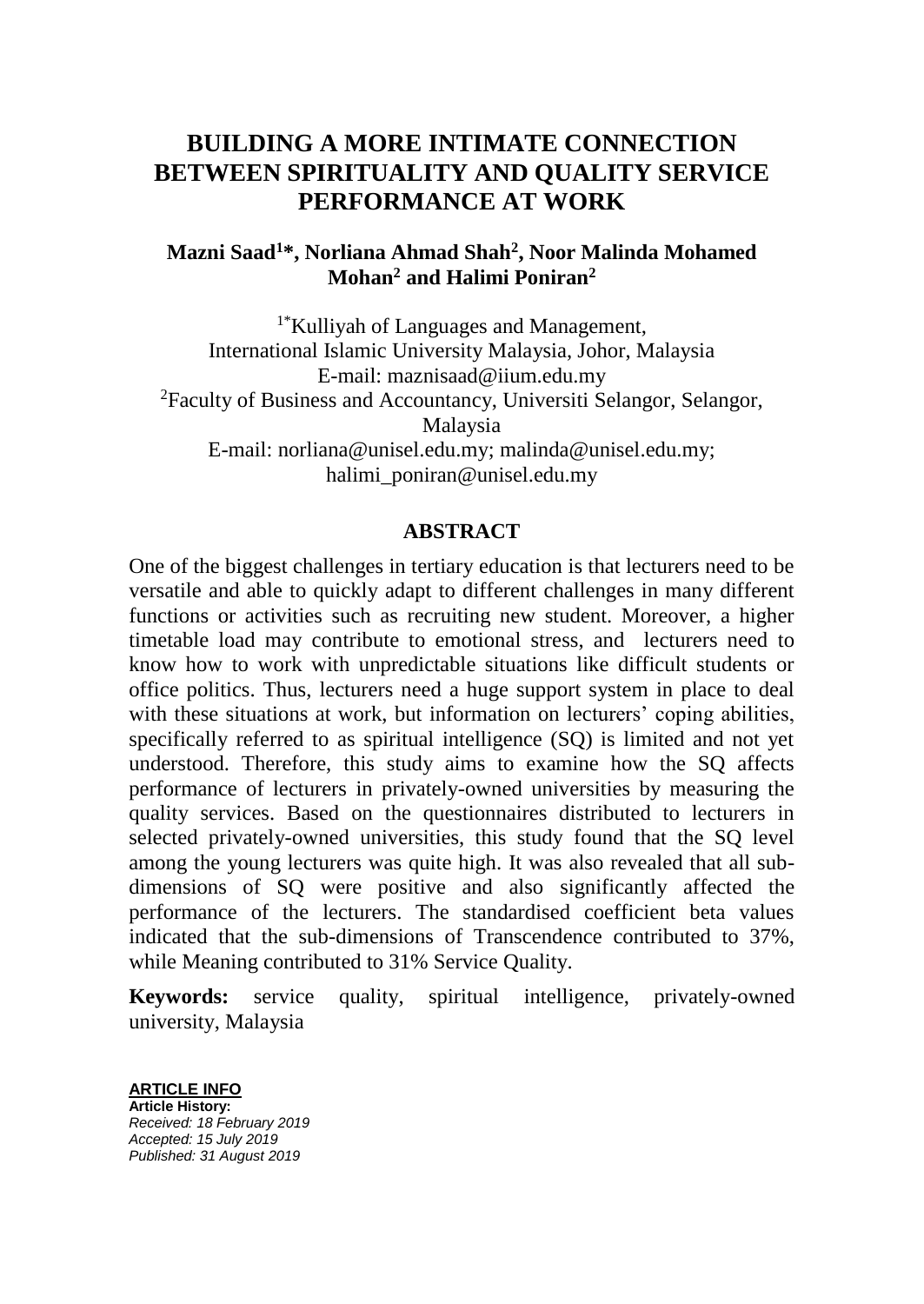## **INTRODUCTION**

Lecturers are the most critical human capital in the education industry as they play a vital role. In class, they not only have to get the students to think and talk about subject matter, but they are also responsible for building the students' confidence about their learning so that they can apply the knowledge acquired to their chosen fields of study. The lecturer's job is often fraught with difficulty at adapting to the increasing popularity of new learning models and tools such as problem-based learning, integrated cumulative grade point average (iCGPA), and many others that involve plenty of administrative work. Mansor and Han (2013) highlighted several other challenges faced by Malaysian universities such as working towards being recognised by the national ranking system (SETARA), being involved in an academic performance audit and being given autonomy for selfaccreditation (SWA), while at the same time ensuring high graduate employability. Nowadays, lecturers face another great challenge that requires them to be actively involved in research contributing not only to their key performance index but also towards helping organisations remain competitive in the university's complex environment. Very often lack of appropriately trained staff adds pressure to the teaching profession. Society too expects the professional lecturer to share knowledge with the community. These dynamic and competitive perimeters must be assured so that customers are happy and satisfied (Saad, Husain, Nawi, & Mahyuddin, 2017).

Lecturers have to be a transformer of the inner being; nourishing the young minds to be great, but it is not an easy task to bring out the best in every person. However, quality lecturers are found to have SQ as the basis of an existing level of consciousness, awareness and inner connection. The guiding principle behind wholeness, relationships, inner wisdom and inner authority comes from one's passion and commitment to work or better known as the spirit at work (Chin, Anantharaman, & Tong, 2011). Accordingly, McGuire (1993) defines SQ as the ability to act with awareness and compassion while maintaining health, inner and outer peace (tolerance), regardless of the situation.

However, becoming an effective facilitator can sometimes lead to personal frustration. Failure to perform our role effectively will cause huge consequences in the long run. Teaching in a university, particularly a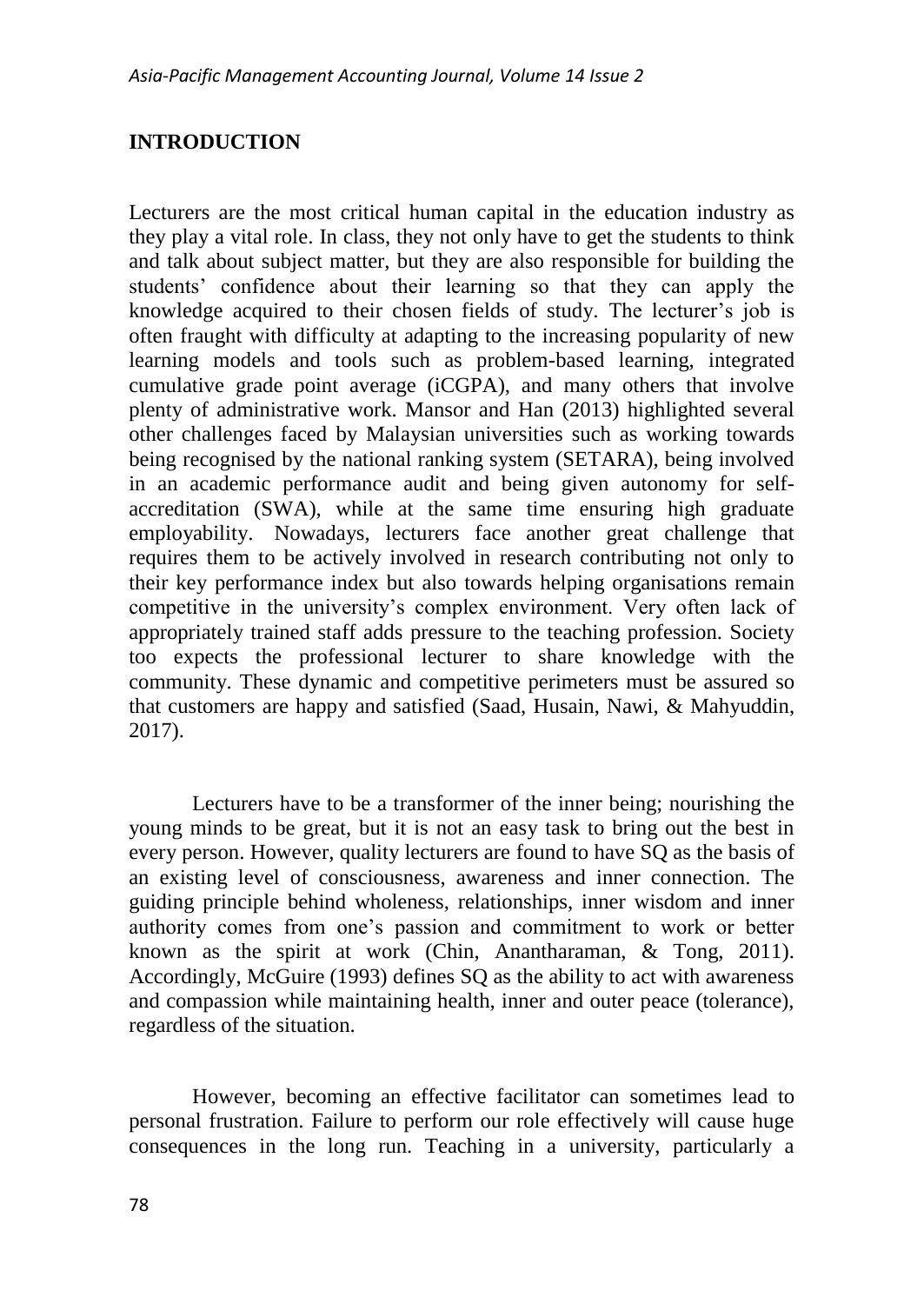privately-owned one is demanding and complex, and lecturers need to be good not only in controlling their emotions, but also be spiritually balanced while keeping abreast with new changes that are currently happening to our global world (Saad, Hussain, Rani, & Ghani, 2010). Private universities in Malaysia like their public counterparts focus more on complying with the requirements of accreditation, while at the same time giving lecturers different career routes for advancement. Many expose their employees to onthe-job training or further education, which seems to have resulted in a higher turnover rate compared to public universities (Narimawati, 2007). Typically, private university lecturers seem to be working in a stressful environment where students' expectations are always high; teaching responsibilities are countless while also being burdened continuously with research and administrative work. Subsequently, lecturers tend to experience many negative emotions such as tension, hostility, depression, anger, nervousness and frustration (Ismail, Suh, Ajis, & Dollah, 2009).

For years scholars have been examining Emotional Intelligence (EQ) which is defined by Mayer and Salovey (1993) as the ability to monitor one's feelings and emotions to discriminate among them; and to use this awareness of emotions to guide one's thinking and action. These studies have tried to show the connection between EQ and performance. Many studies, for instance, Akintayo and Babalola (2012) found the connection between EQ and the workers' execution of activities, work fulfilment, work contribution and hierarchical responsibility as critical and significant. In recent investigations on private university lecturers, Ahmad Shah, Saad, Mohamed Mohan, and Poniran (2018) found that the EQ dimensions; selfregulation and social skills are statistically significant in predicting job effectiveness.

Further, performance at work was successfully proven when the EQ was tested even among a group (Elizabeth & Steven, 2007). Jha and Singh (2012) tested the EQ dimensions of self-awareness, empathy, integrity, selfmotivation, emotional stability, managing relationships, self-development, values orientation, commitment and altruism on 250 respondents using the *Teacher Effectiveness Scale* (TES) and the *Teacher Rating Scale* (TRS) and found a positive correlation between EQ and teaching effectiveness. Apparently, teaching individuals with EQ as part of social intelligence regulates the personal as well as the emotions and feelings of others.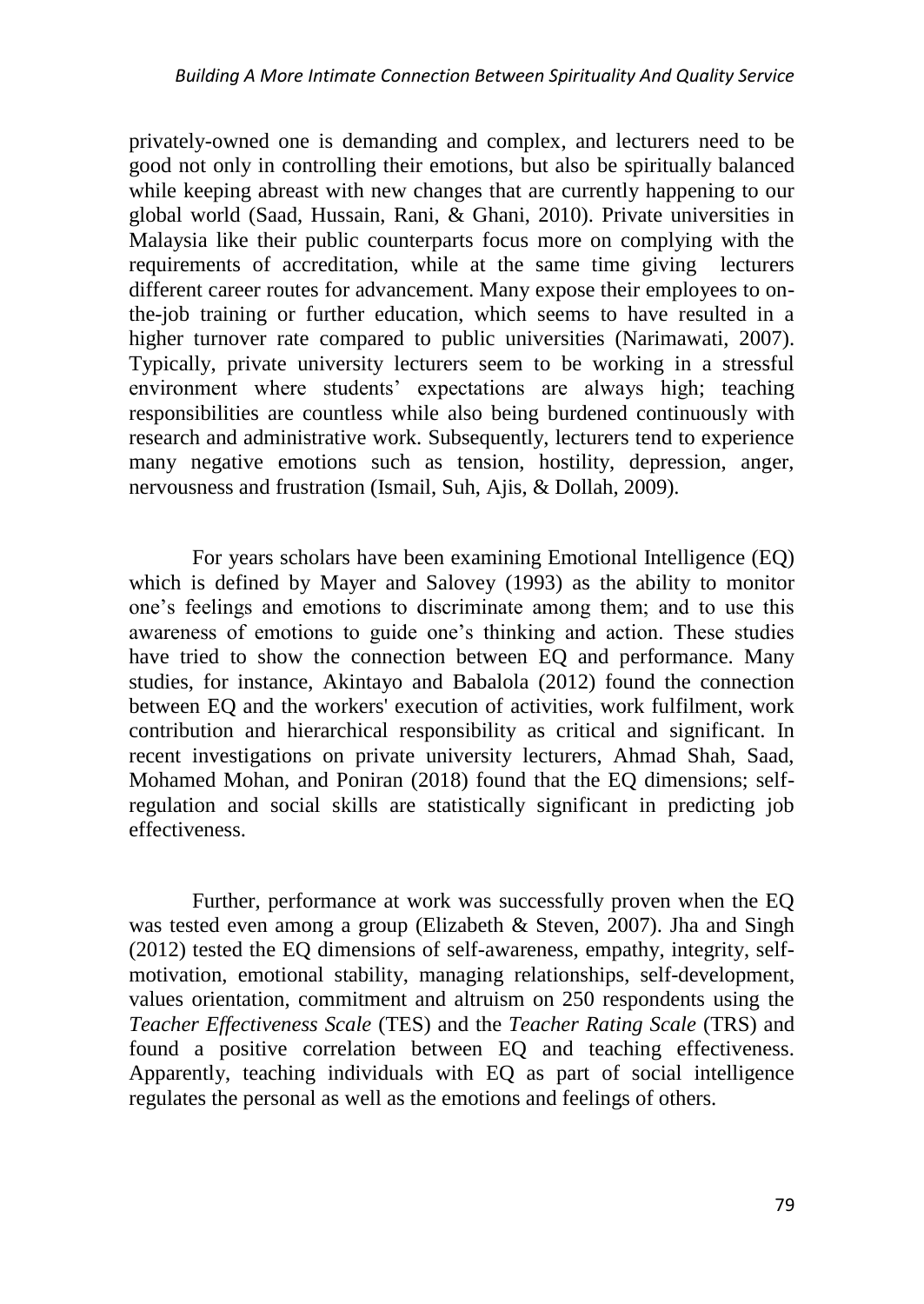While EQ is about the ability to identify and manage emotions, Spiritual Intelligence (SQ) is a higher dimension of intelligence that results in more profound meaning and purpose. SQ has also recently been connected to the effectiveness of group training, maximizing the service industry's bottom line, fostering leadership, learning and education, corporate disclosure quality, and human resource development, to name few (Wirawan, Jufri, & Patak, 2018; Salehi, Mirzaee, & Yazadani, 2017; Rupcic, 2017; Nolan-Aranez & Ludvik, 2018; Mahmood, Arshad, Ahmed, Akhtar, & Khan, 2018; Ramachandra, Krauss, Hamzah, & Idris, 2017).

At a higher level, SQ is no longer a new concept to consider when dealing with improving performance. On top of a better understanding of what others are feeling through EQ adoption, SQ helps to improve interaction through logical thinking process and inner wisdom. Using SQ as a driver can help organisations become excellent by focusing on a person's inner quality when escalating his or her performance at the workplace (Haji, Bemby, & Sentosa, 2013).

Spirituality exists in the heart of every individual as it is concerned with the inner life, of mind and spirit. Thus, it appears that spiritually intelligent people will seek value and meaning in their work as they try to achieve a good outcome. According to Moore and Casper (2006), spirituality is some internal substance, a value, a belief, an attitude, or emotion that affects people's behaviour.

Spirituality relates to the way we perceive ourselves as it focuses on our inner world. Abels (2000) meanwhile defines spirituality as a desire for social justice and respect for all persons regardless of their circumstances. The author connects it to the social work concept of equality, autonomy, human development and privacy. Harries (1998) also links spirituality to social justice and views it as the driving force that sustains her social work practices. On the other hand, Vaughan (1991) sees spirituality as enhancing the social work concept of self-esteem and personal responsibility. In other empirical studies (e.g. Saad, Poh See, Azam Mohamed Adil, & Kassim, 2015; Saad, Poh See, Mohamed Adil, & Ab Manan, 2014), SQ has shown a positive and significant influence on leadership effectiveness. SQ is much needed in a mature leadership; where the leaders use their heart and soul as personal growth responding to certain situations.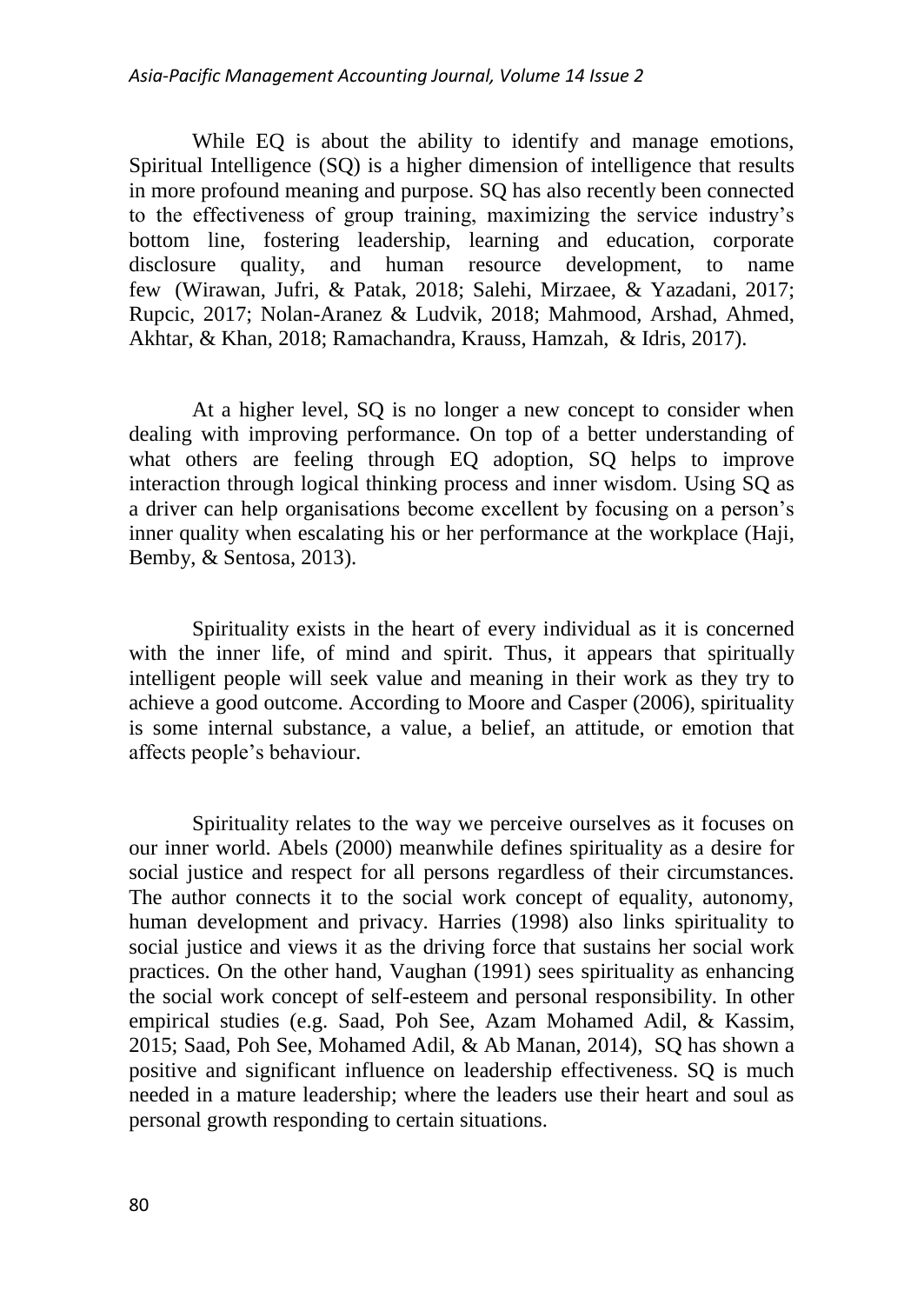Many of the studies mentioned above are all positive about the spirituality of one's mind and spirit and the value of oneself in social life and at work. Of interest to this study is how a private-owned university lecturer values work about imparting knowledge through quality academic programs. This study, therefore, investigates SQ among the lecturers of private universities and how it impacts performance by measuring the quality services they offer.

## **LITERATURE REVIEW**

## **Spiritual Intelligence**

Lecturers have to be transformers of the inner being; nourishing young minds to be great, but it is not an easy task to bring out the best in every person. However, quality lecturers are found to have SQ as the basis of an existing level of consciousness, awareness and inner connection. The guiding principle behind wholeness, relationships, inner wisdom and inner authority comes from one's passion and commitment to work or better known as the spirit at work (Chin, Anantharaman, & Tong, 2011). Accordingly, McGuire (1993) defines SQ as the ability to act with awareness and compassion while maintaining health, inner and outer peace (tolerance), regardless of the situation.

However, there are several arguments that differentiate spirituality from religion. According to Van Niekerk (2018), the idea of spirituality is the quest to distinguish its distinct identity from that of religion. Although there is a close and overlapping relationship between the meaning of religion and spirituality, both relate to a belief in the Almighty, albeit with some differences.

Pargement (1999) believes that religion is related to organisational affairs, rituals and ideology, whereas spirituality has a relationship with the personal and influence affairs arising from experience and thought. Furthermore, Jafari and Rastegar (2007) refers to the concept of spirituality as a private and personal activity at finding the meaning of one's experience in life.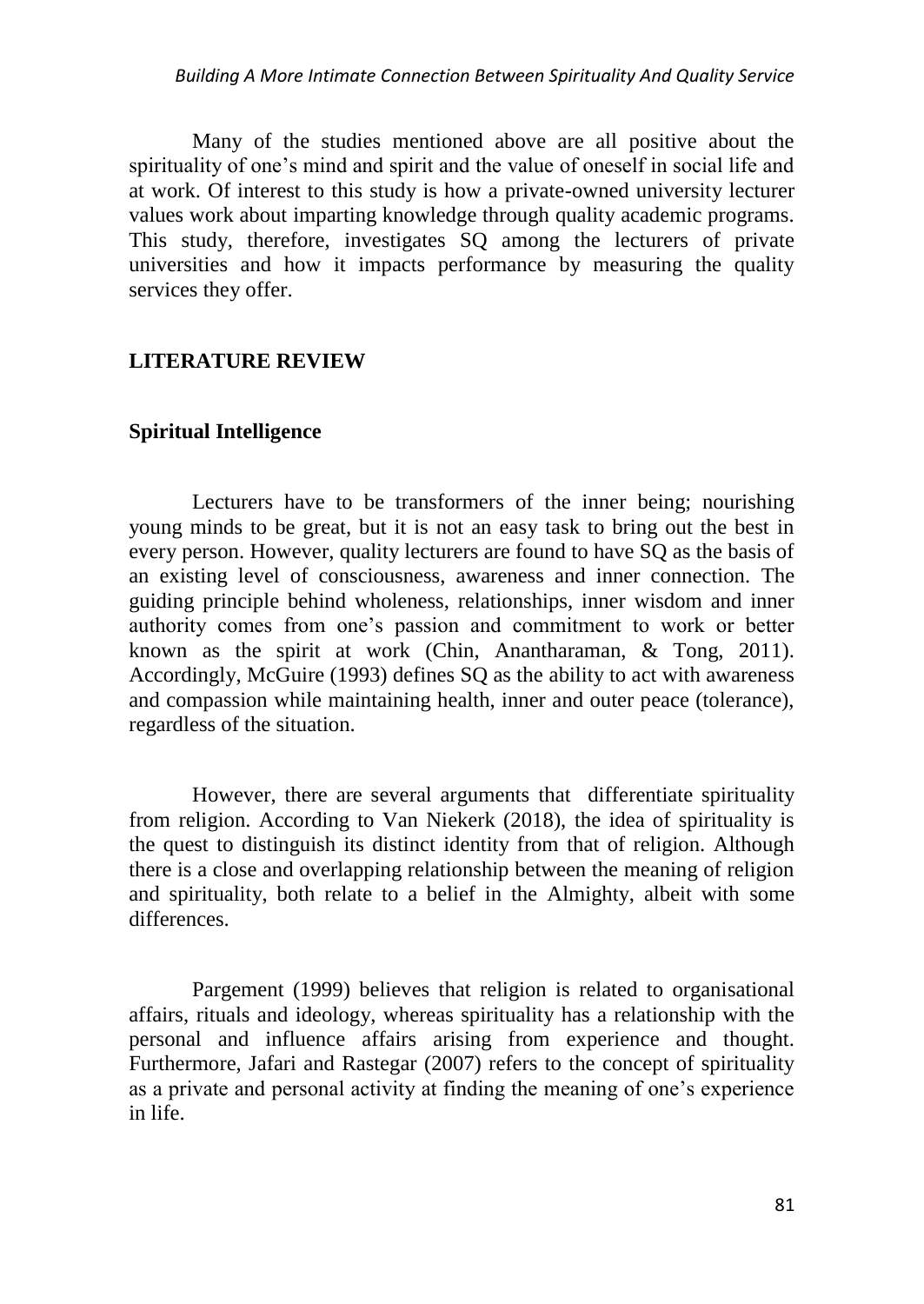The concept of SQ has become an essential part of our lives as well as the workplace. Perez (2012) states that SQ is one of several types of intelligence that can be developed independently and can contribute to physiological well-being and overall healthy human development. Furthermore, Zohar and Marshall (2000) define SQ as the mental aptitude used by human beings to address and find solutions and value in life. Hence, SQ has significant benefits for an organisation and is vital in helping a person to explore the innermost resources of their spiritual capacity.

These current studies provide even more proof that the connection between SQ and service quality is positive. This study has adopted the five dimensions of SQ from Amram and Dryer (2007); namely, truth, grace, transcendence, meaning, and consciousness. Truth is about being able to openly accept and forgive, and showing curiosity and love for all God's creations, including respecting diverse spiritual philosophies and traditions. Grace is about loving life and drawing inspiration from all things beautiful and happy that one experiences at every moment thus contributing to one's general well-being. Transcendence, on the other hand, is about being spiritually aligned which allows you to discover the purpose and meaning to your life. It is about knowing your inner and deeper self that nourishes health and well-being and improving work performance.

There are five subscales of Transcendence; Higher self, Holism, Practice, Relatedness and Sacredness (Amram & Dryer, 2007). In a study by Piedmont (1999), spiritual transcendence is focused on measuring the individual's independent qualities as described by the Five-Factor Model of Personality. As for one of the scales, holism, a study by, e.g. Saad, Poh See, Mohamed Adil, and Md Kassim (2015), shows holistic view having a significantly positive impact on the quality of food served by employees in food service institutions. They concluded that the food service employees' holistic value tended to be towards improved food performance.

This means, one of the dimensions of SQ, in the meantime is about finding meaning in one's experience, linking values to these experiences and interpreting them in ways that will enhance one's general wellbeing notwithstanding problems and difficulties. There are two subscales to meaning: purpose and service. The purpose is the reason why people work and whether it is a form of personal advancement, while Service expresses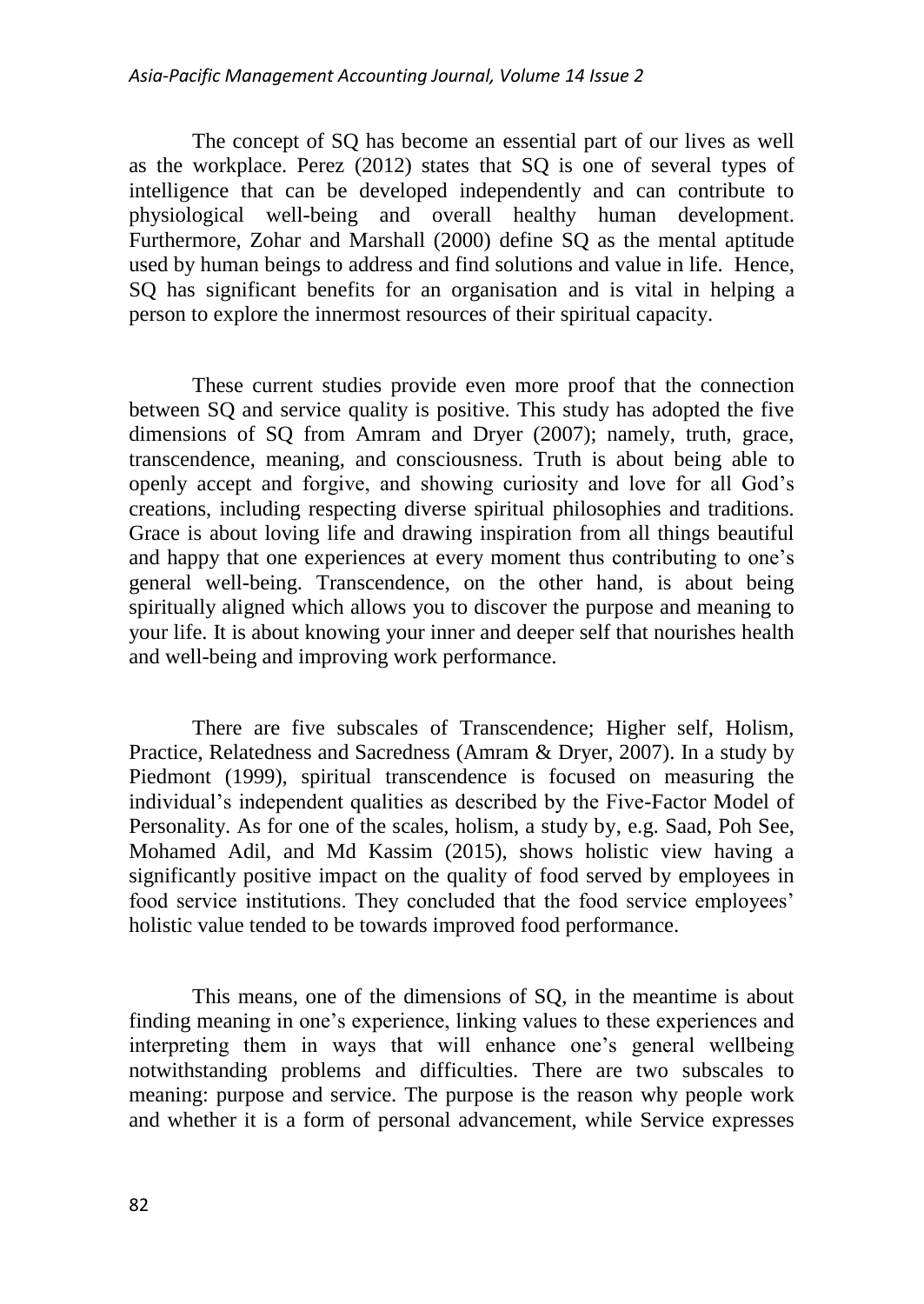how people see work; whether work is fun and enjoyable or just a chore (Amram & Dryer, 2007).

According to Amram and Dryer (2007), consciousness refers to the development of awareness and self-knowledge, featuring intuitive transrational knowing, mindfulness and spiritual practices. Consciousness is the ability to raise awareness, to tap into one's instincts and to integrate different perspectives towards improving one's daily work (Chin, Anantharaman, & Tong, 2011). Furthermore, Hay and Nye (1998) describe consciousness as a distinctive property of mental activity, including cognition. It also recognises emotion, action and sensation. Thus, embracing SQ could make a person's life more self-satisfying and pleasant.

## **Growing Importance of Spiritual Intelligence at Work**

Most organisations today realise that it is not enough to expect employees to be emotionally intelligent only. Incorporating spirituality at the workplace would mean having employees with a stronger orientation and purpose. Watkins (2003) argues that organisations have started to recognize the importance of valuing the whole person from a spiritual perspective rather than just the skills the person has for the job. An increasing number of organisations have started incorporating spiritual practices within their organisational system. According to Srivastava and Misra (2012), people want to see value and meaning in their life and work and at the same time make a difference to others.

Spirituality is the ultimate level of intelligence without any religious bias to help one understand self. Although some literature argues that SQ is about religiosity (Crisp, 2018; Gill, Mand, Biger, & Mathur, 2018; Petrosko & Alagaraja, 2017), quite some studies have however attempted to show the positive effects of religiosity in managing conflict or as a research strategy in management. For instance, Shaikh (2018) argues that although there is a mutual co-existence of both empirical knowledge (science) and religion, only religiosity can be the arbiter of moral, philosophical, political and social matters. Some studies have discovered that both spirituality and religion are significantly related and are strong predictors of mental well-being (i.e., emotional, social, and psychological), job satisfaction and productivity, and an intention to leave a job (Joshanloo, 2010; Petrosko & Alagaraja, 2017).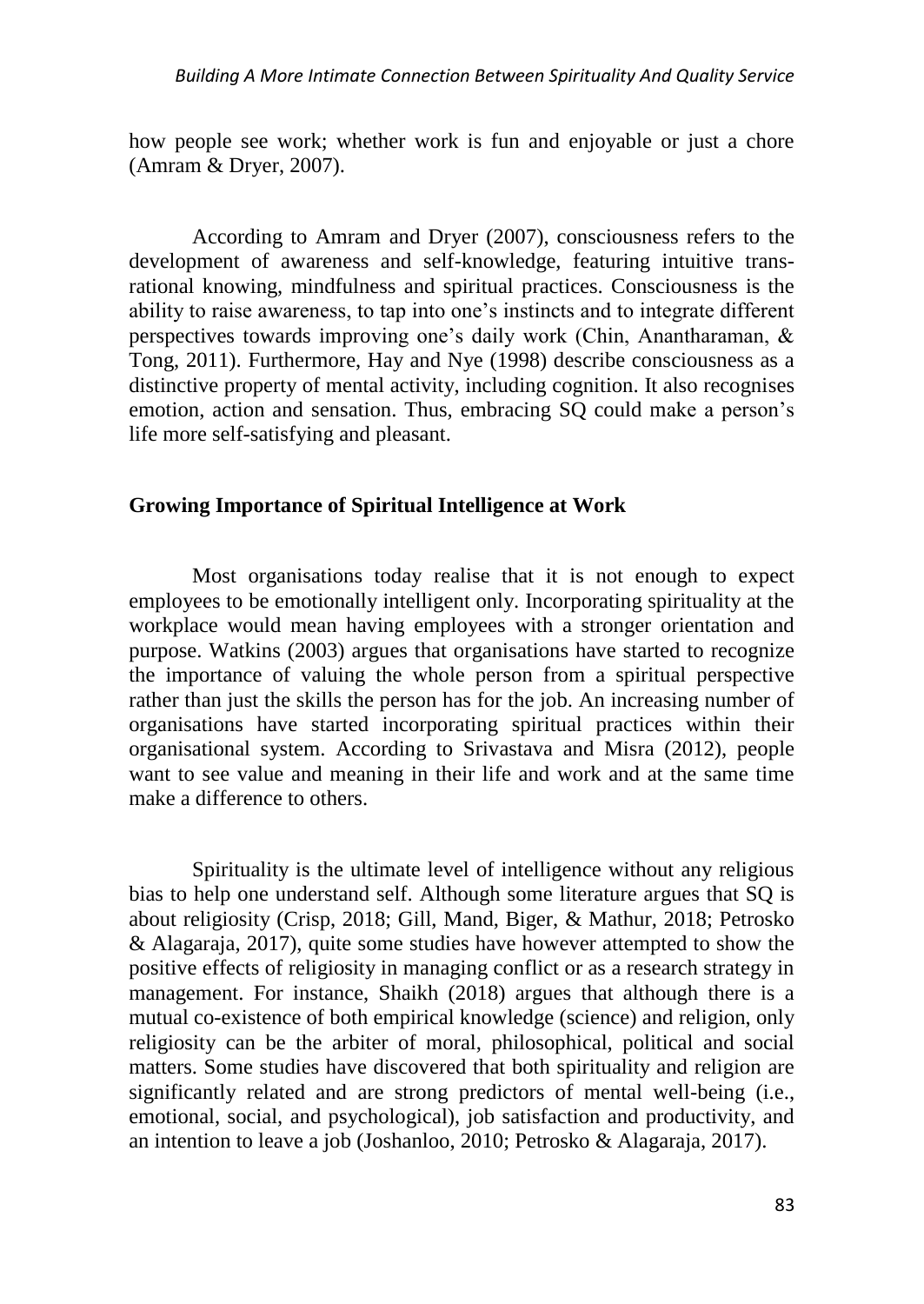Currently, SQ does provide employees with a sense of interconnectedness as they can make meaningful contributions to the community. However, Fry  $(2003)$  claims that the 21<sup>s-century learning</sup> organisations are highly disorganised and in directions need to be rapidly and radically changed into spirituality-based business organisations. They also need to be productive and intrinsically motivated in order to confront new challenges successfully. This organisational transformation also includes treating workers well and spiritually engaging them in the organisation's purpose thus enhancing greater employee loyalty and performance. This is reaffirmed by the thematic review of SQ by Mahmood et al. (2018), who concluded that SQ is a very crucial component of organisational development that leads to better performance.

# **Service Quality**

The main focus of academic research in higher education in the past few years has been directed towards quality improvement and its initiatives (Avdjieva & Wilson, 2002, Barnes & Vidgen, 2003; Lassar, Manolis, & Winsor, 2000). In the education sector, service quality with the aid of the support services is capable of meeting both the lecturers' as well as students' needs. The management of these learning institutions too is confident of achieving their stated goals, aims and objectives. According to Smith (2000), this is due to information received from customer experience (students and lecturers) which is vital in developing external benchmarking programs that improve service quality.

Sachro and Pudjiastuti (2013) relate service quality to satisfaction. They noted that service quality has a significant effect on customer satisfaction. Their service quality consisting of tangibility, empathy, responsiveness, reliability and assurance have been shown to improve customer satisfaction. Similarly, Agbor (2011) found that reliability and empathy are significantly related to customer satisfaction but not responsiveness; service quality is significantly associated with customer satisfaction.

Accordingly, O'Neill and Palmer (2004) also emphasised the importance of expectations and perceptions when defining service quality. They define service quality in higher education as the difference between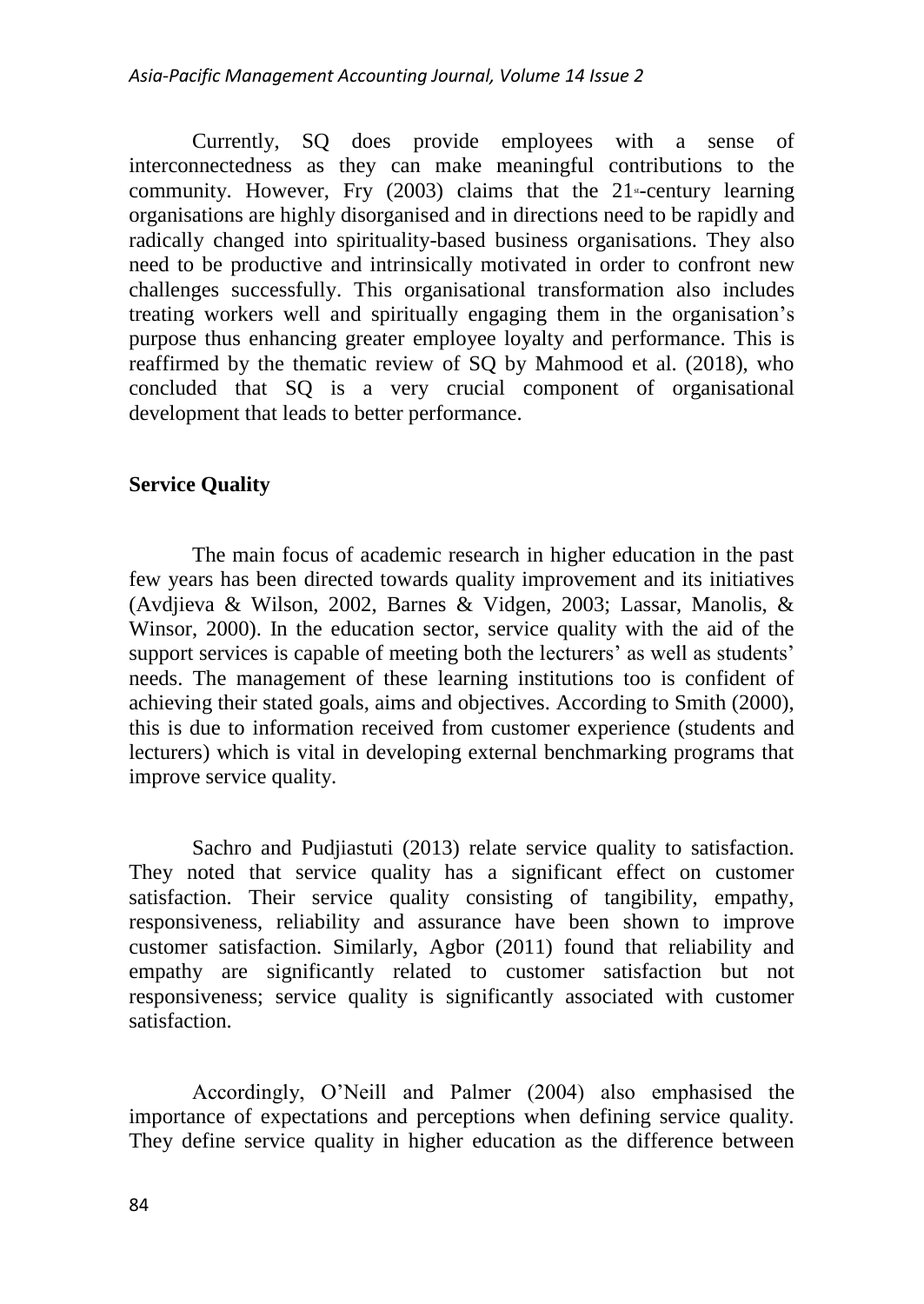what a student expects to receive and his or her perceptions of actual delivery. Meanwhile, Parasuraman, Zeithaml, and Berry (1988) indicated that the measurement of service quality is accomplished by considering the variance between the clients' expectations of the services before delivery and the perception of the received services attained. Parasuraman et al. (1985, 1991, and 1994) define and measure service quality along the five dimensions of assurance, reliability, responsiveness, empathy, and tangibility.

An alternative model was introduced by Rust and Oliver (1994) who categorised service quality into three components, i.e. service product, service delivery and service environment. Later, efforts by Dabholkar, Thorpe, and Rentz (1996) and Brady and Cronin (2001) further advanced the conceptualisation of service quality towards a multidimensional, hierarchical construct to reflect the complexity of service quality evaluations.

## **Relationship between Spiritual Intelligence and Service Quality**

Quality has been highlighted as the hallmark of the products of the service industry. It is also a quality that gives the industry a competitive advantage in today's world of economic integration, sustainability, and globalisation. In order to remain, organisations maintain competitiveness by increasing the quality of their services, while considering the preferences and expectations of the consumer.

According to Flynn (2005), one of the most critical factors in a service organisation that affects employees' perception of service quality is the interaction behaviour between employee and customers. Customers see service providers as part of the service itself. Customer satisfaction and their perceptions of service quality will increase if employees behave properly when providing services. Meanwhile, Hays and Hill (2006) revealed that service organisations with motivated employees could improve service quality, customer satisfaction and loyalty.

There are various ways of measuring service quality. Some scholars claimed that service quality is the total of customers' perceptions and bears no relation to customers' expectations (Saleh & Ryan, 1991; Saravanon & Roak, 2007; Yarmohammadian, Foroughi Abari, Anasri, & Kiani, 2009).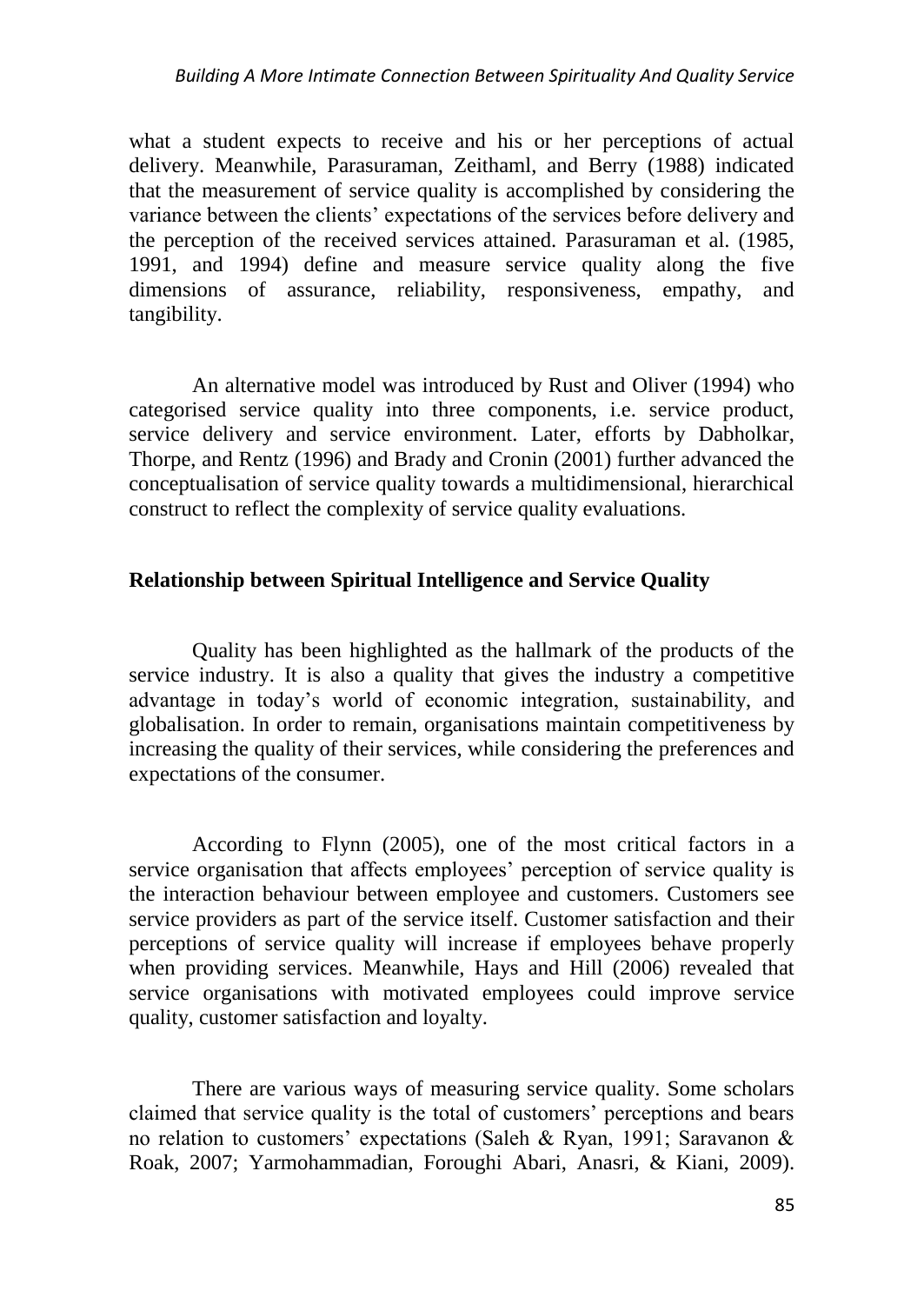Meanwhile, other scholars claimed that service quality could be measured best by looking at the indicators of quality or performance (Al-Turki & Duffuaa, 2003), while some others argued that indicators which are measured quantitatively are not informative and do not speak for quality enhancement (White, 2007). In the absence of objectivity, quality should be measured by considering consumers' perceptions of service quality and must identify their strengths and weaknesses by these perceptions. This leads to the design of an instrument that measures service quality and gives the results in tangible form.

Numerous studies have documented the importance of SQ on work performance. There is ample evidence to show that spiritual employees are better in managing themselves and understand customer's attitude in a service interaction. According to Rezai et al., (2011), SQ has a positive effect on marketing performance, while Javaheri et al. (2013) stated that SQ has a significant and positive effect on service quality. The results of the research show that elements of SQ affect service quality. Furthermore, Nadi and Golpalvar (2011) showed that SQ has a positive effect on loyalty. The result reveals that eleven subscales of spirituality have a significant relationship with loyalty.

However, the relationship between neglecting development with elevation and spirituality with loyalty seems contrary. The consequences of the stepwise regression demonstrate a critical connection between loyalty and religious and spiritual value. The results are with a variance of 29 per cent in clarifying loyalty in the initial step; religious and spiritual value alongside obligation for self-awareness and development with 36.2 per cent variance clarifying loyalty in the second step; and religious and spiritual values, responsibility towards self-improvement and positive work unit value with 40.6 per cent fluctuation clarifying loyalty in the third step respectively. The findings of this study demonstrate religious and spiritual values, obligation towards improving and developing oneself and positive work unit as the most effective and vital dimensions of spirituality. These are the dimensions that should, therefore, be strengthened to build loyalty.

George and Visvam (2013) in their study revealed the relationship between SQ, academic achievement and teacher effectiveness of student teachers at the elementary level. Teachers with a high SQ can see things in a broader context. Through a high SQ, the effectiveness of student teachers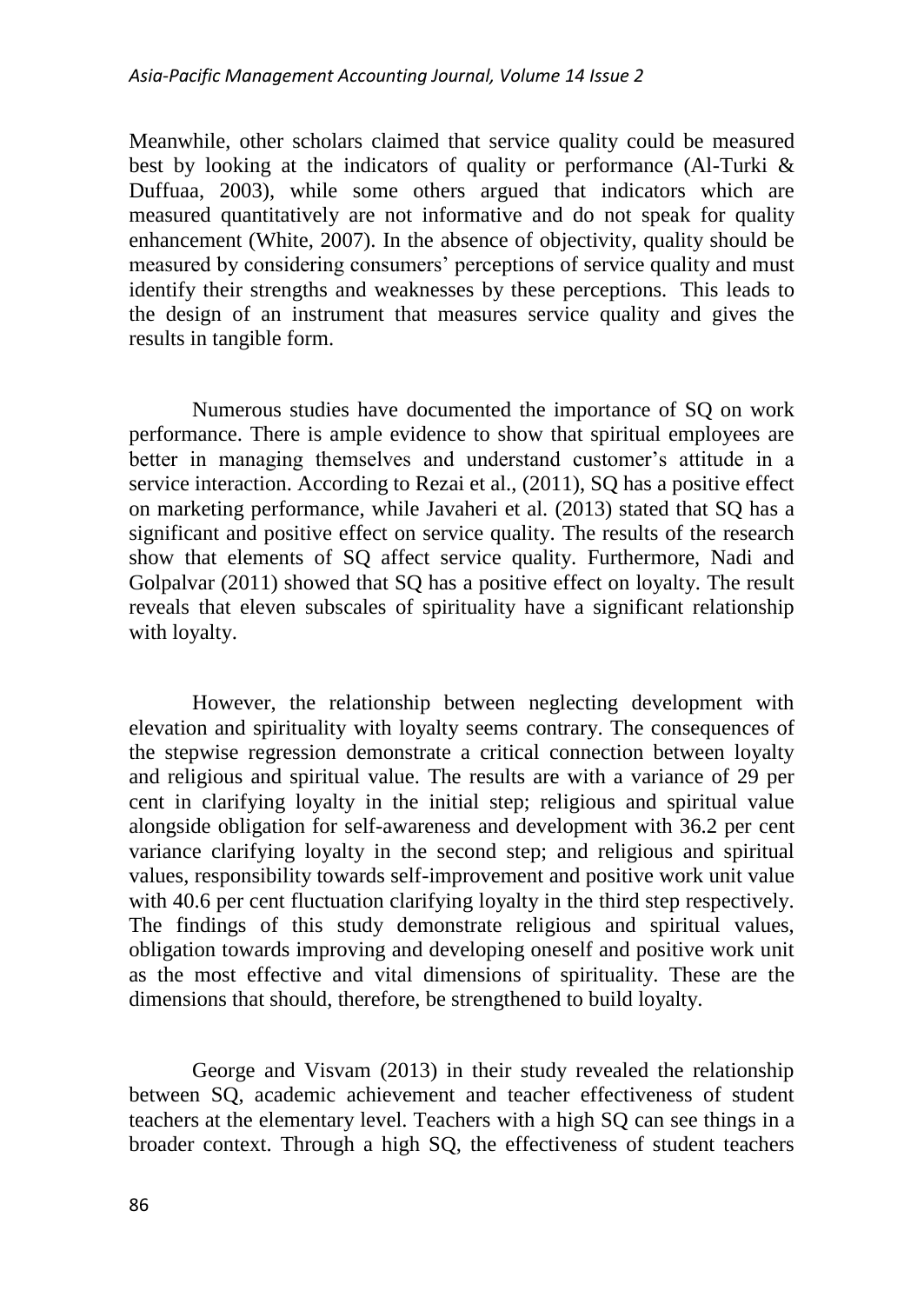can be enhanced which will lead to better relationships in their personal and professional life. SQ in this study is composed of life with purpose and meaning, equal dignity, the wisdom of life, care for others, and the right relationship with oneself, others and all of God's creation. SQ's influence was also tested on the nurses' work performance in government hospitals of the East Coast of Malaysia Rani, Ghani, and Ahmad (2013). The study's SQ constructs were consciousness, transcendence, meaning, truth, and grace. Work performance was measured in terms of leadership, critical care, teaching collaboration, planning evaluation, inter-peer-communication, and professional development. The confirmatory analysis of the 506 female respondents found both positive and significant results relating SQ to job performance.

This study is derived from a linked causal model proposed by Tischler, Bibierman, and McKeage (2002). Their proposed SQ is independently linked with performance. The model was tested seven years after the proposal by Martin and Hafer (2009) who focused on SQ dimensions. Service quality was measured by assurance, reliability, responsiveness, empathy, and tangibility.

This present study has developed a theoretical framework (see Figure 1) proposing SQ as a factor of influence in performance which is measured by Service Quality. The posited hypothesis is: SQ (truth, grace, transcendence, meaning, and consciousness) has an impact on lectures' performance and can be measured by quality services.



**Figure 1: Theoretical framework**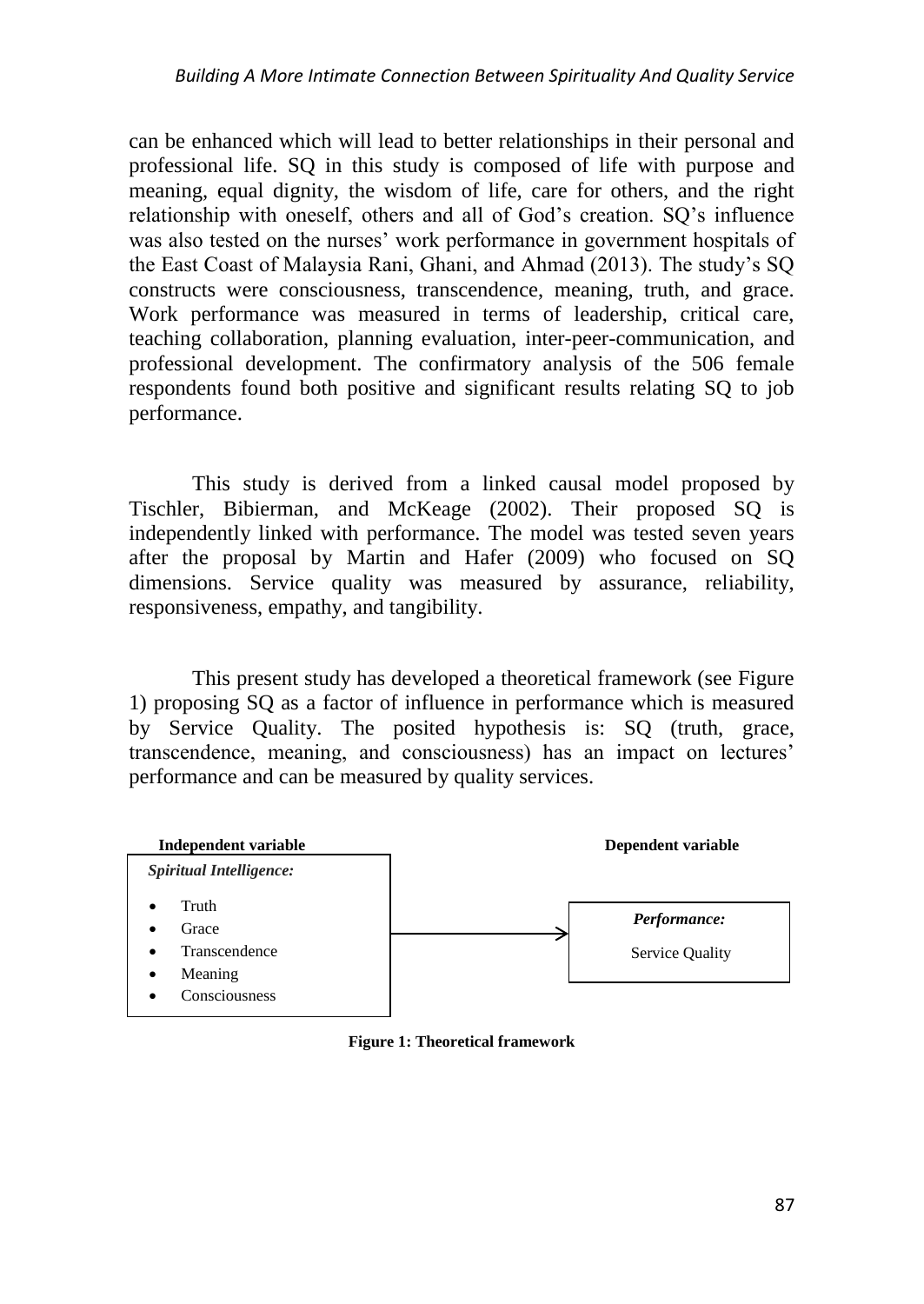# **RESEARCH METHODOLOGY**

A linked causal model proposed by Tischler, Bibierman, and McKeage (2002) became the basis of this present study. The model was only tested seven years later by Martin and Hafer (2009) who reduced Ashmos and Duchon's (2000) 66 items to 15. These were reworded to suit a school environment's spirituality. However, Martin and Hafer's SQ model which was measured by a cumulative GPA (CGPA) was not significant to performance. Martin and Hafer claimed that their study was not totally comparable to Tischler, Bibierman, and McKeage's who measured SQ as a competency-based variable. This study's SQ, on the other hand, measures the competency-based variable of service quality.

SQ in this study incorporates the five sub-dimensions of truth, grace, transcendence, meaning, and consciousness. It consists of 25-items (five items in each dimension), which have been reduced from the original scale of 45–items from Rani, Ghani, and Ahmad (2013). Rani, Ghani, and Ahmad (2013) originally adapted questions from Amram & Dryer's Integrated Spiritual Intelligence Scale (Amram & Dryer, 2007), where lecturers' work performance was measured using service quality that was adapted from Sureshchandar et al. (2001). They distinguished five essential variables of service quality from the perspective of the customers: core services or service products, human aspect of service delivery, systematisation of service delivery – non-human element, tangible service (servicescapes), and social responsibility.

Madhu et al. (1996) examined the influence of the quality dimensions on nine component items that make up organisational performance for both manufacturing and service firms. Information derived from the study shows that when compared to manufacturing, practising managers in the service sector seems not to have understood some of the relevance and value of quality management activities. Kuei and Madhu (1995) also indicated a strong association between quality measures (customer satisfaction, employee satisfaction and employee service quality) and organisational performance.

This present study measures SQ and Service Quality on a six-point *Likert* scale of 1=strongly disagree to 6=strongly agree, avoiding midpoints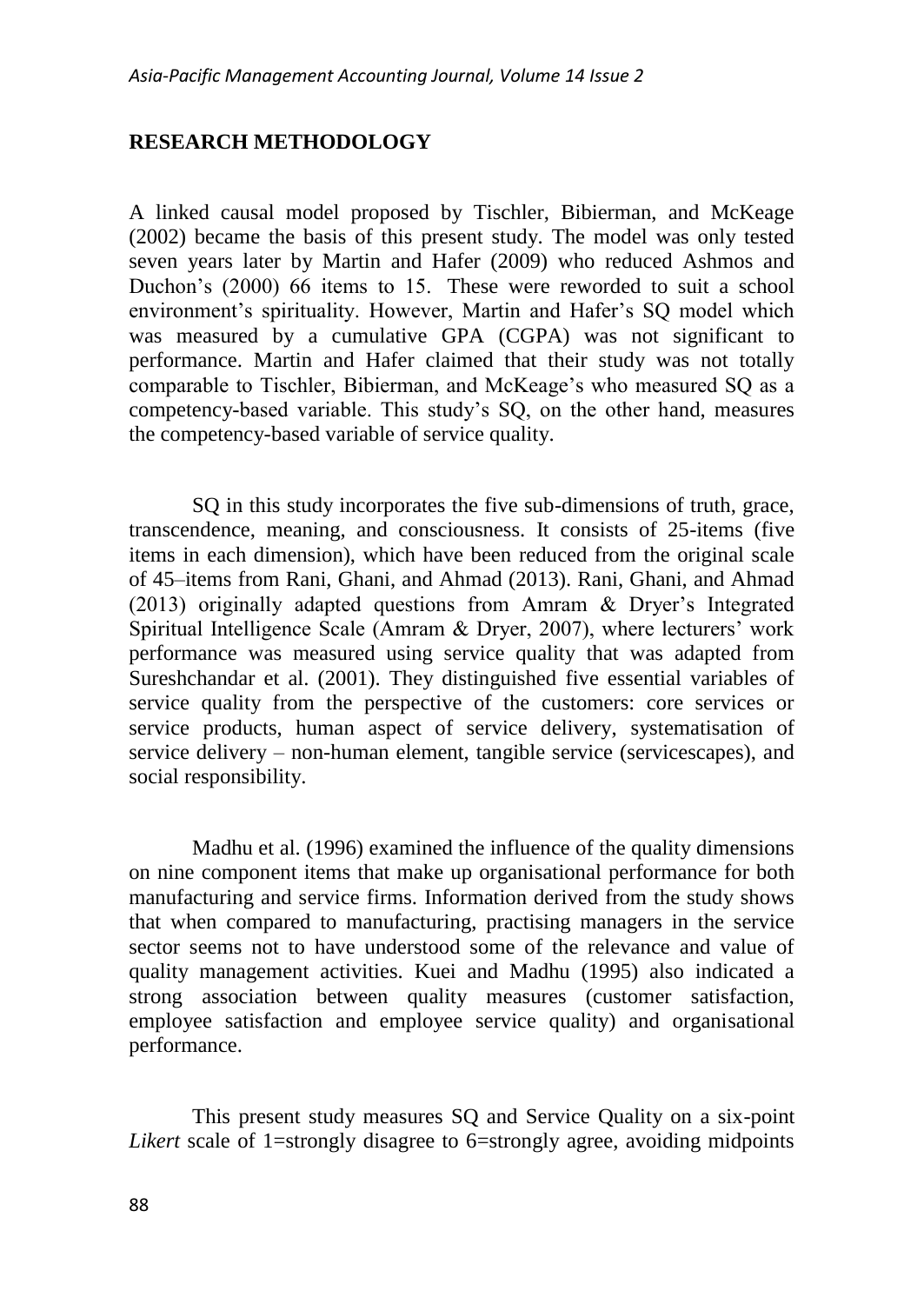as an option. Brown (2006) was cited arguing even-numbered *Likert* scales leading the response to set a certain point by clarifying their positions on the variable items (Croasmun & Ostrom, 2011). A questionnaire survey was administered at 20 private universities in Selangor where a simple random sampling method was employed in the selection of 127 lecturers as the target respondents of the survey. This study investigated the SQ of private university lecturers who are deemed to be more stressful at work since their responsibility not only involves teaching the students but also ensuring that there are students registered in their courses and that they are employed upon graduation. According to Md. Jani, Md. Shahid, Thomas, and Francis (2015), private university lecturers are required to be involved in these various roles and tasks not only physically but also spiritually and emotionally. In achieving the objectives and hypotheses, this study utilised the IBM-SPSS version 23 for Windows for the statistics and multiple regression analysis.

# **RESULTS AND DISCUSSIONS**

This study usedthe simple random sampling technique and conducted a cross-sectional data collection within five days. A total of 127 lecturers willingly participated in the survey. The demographic profile tapped female respondents occupying 70% of the survey, of which the majority (73%) were Malays. In general, the respondents have a master degree (75%) and work as lecturers (66%). They are between 26 and 35 years old and have been working between two and five years and earn below RM5, 000 (43%) a month. All the lecturers are Malaysians who are teaching various academic courses.

The overall mean for SQ sub-dimensions and Service Quality are shown in Table 1. The mean scores ranged from 4.1 to 4.9 representing the respondents' agreement that SQ has an influence on Service Quality at the universities. The three highest mean scores are Transcendence (mean  $= 4.9$ ), followed by Meaning (mean  $= 4.7$ ), and Consciousness (mean  $= 4.4$ ).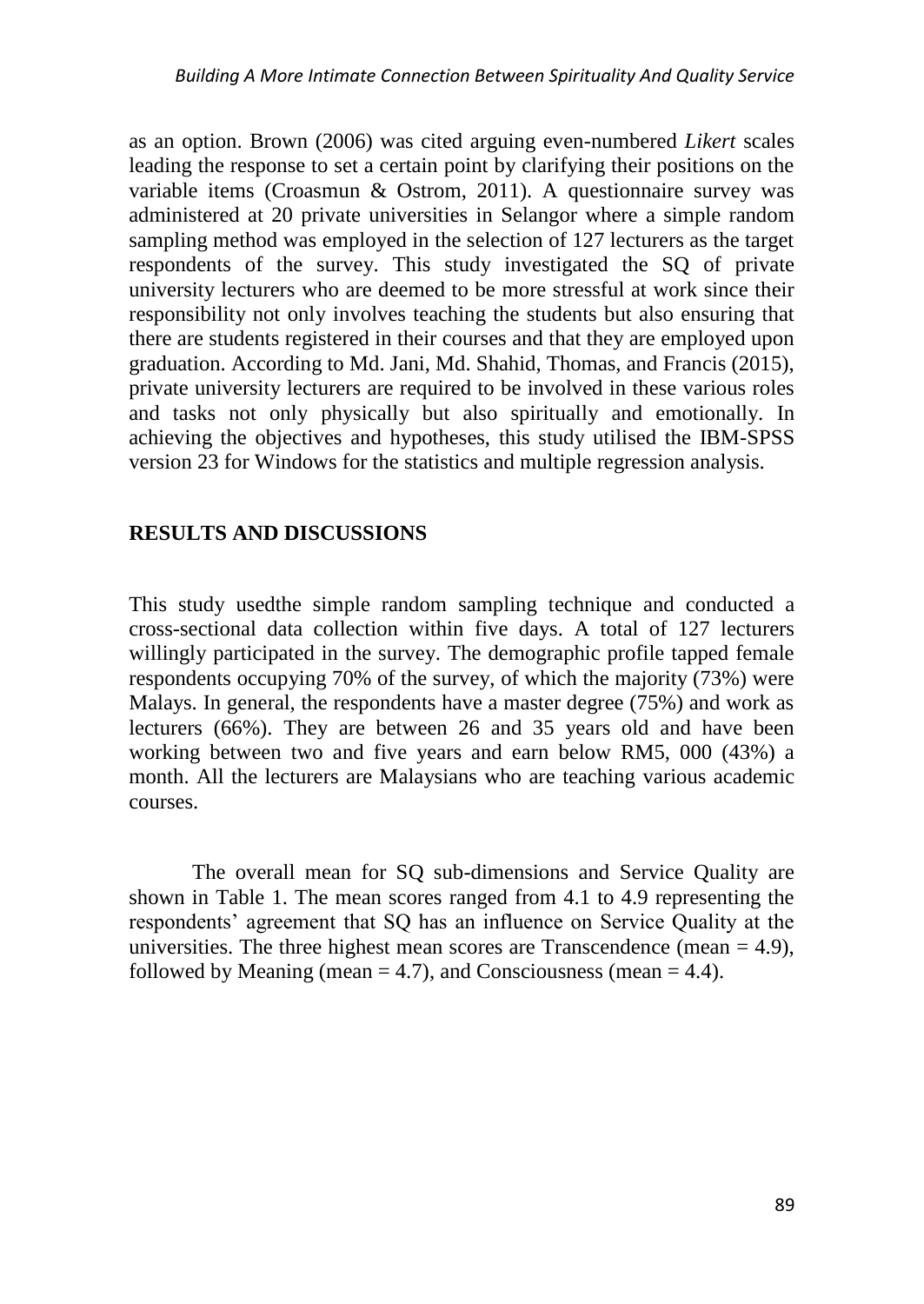|                      | Mean  | <b>Minimum</b> | <b>Maximum</b> | Range | Maximum/<br><b>Minimum</b> | <b>Variance</b> |
|----------------------|-------|----------------|----------------|-------|----------------------------|-----------------|
|                      |       |                |                |       |                            |                 |
| Truth                | 4.074 | 3.598          | 4.598          | 1.000 | 1.278                      | .162            |
| Grace                | 4.384 | 3.480          | 5.047          | 1.567 | 1.450                      | .601            |
| <b>Transcendence</b> | 4.858 | 4.717          | 5.087          | .370  | 1.078                      | .030            |
| <b>Meaning</b>       | 4.657 | 4.181          | 4.898          | .717  | 1.171                      | .104            |
| <b>Consciousness</b> | 4.428 | 3.402          | 4.795          | 1.394 | 1.410                      | .336            |

**Table 1: Summary Item Statistics**

Validity and reliability for SQ and service quality were checked with Cronbach's alpha coefficient. The rule of thumb posited by many scholars is that an alpha of 0.7 is recommended for a measurement scale. However, as shown in Table 2, after considering all possible deleted items, the SQ variables' internal consistency was slightly low, although exceeding the moderate reliability value of 0.50, as suggested by Nunnaly (1978).

|               | $\tilde{\phantom{a}}$   |  |
|---------------|-------------------------|--|
|               | <b>Cronbach's Alpha</b> |  |
| Truth         | .515                    |  |
| Grace         | .582                    |  |
| Transcendence | .726                    |  |
| Meaning       | .722                    |  |
| Consciousness | .667                    |  |

**Table 2: Reliability Statistics**

As demonstrated in Table 3, SQ is a significant predictor. The regression results produced were significant when the SQ dimensions were entered into the regression equation, explaining 37% variability in Service Quality. Therefore, there was a support for the model  $(F(5,121)=13.986; p <$ 0.05;  $R = 0.366$ ;  $R_{\text{rad}} = 0.340$ ). In other words, the effect of the combination of five sub-dimensions is significant. The  $R<sup>2</sup>$  values tell us how well an SQ model predicts the data used to generate the model fit for this study. Generally, in social sciences study, the  $R<sup>2</sup>$  of around 0.3 to 0.40 is acceptable goodness of fit. The significant result therefore supportsthe hypothesis of this study and further supports the linked causal model proposed by Tischler, Bibierman, and McKeage (2002). The results are parallel to the study done by Martin and Hafer (2009), Rani, Ghani, and Ahmad (2013), to name a few,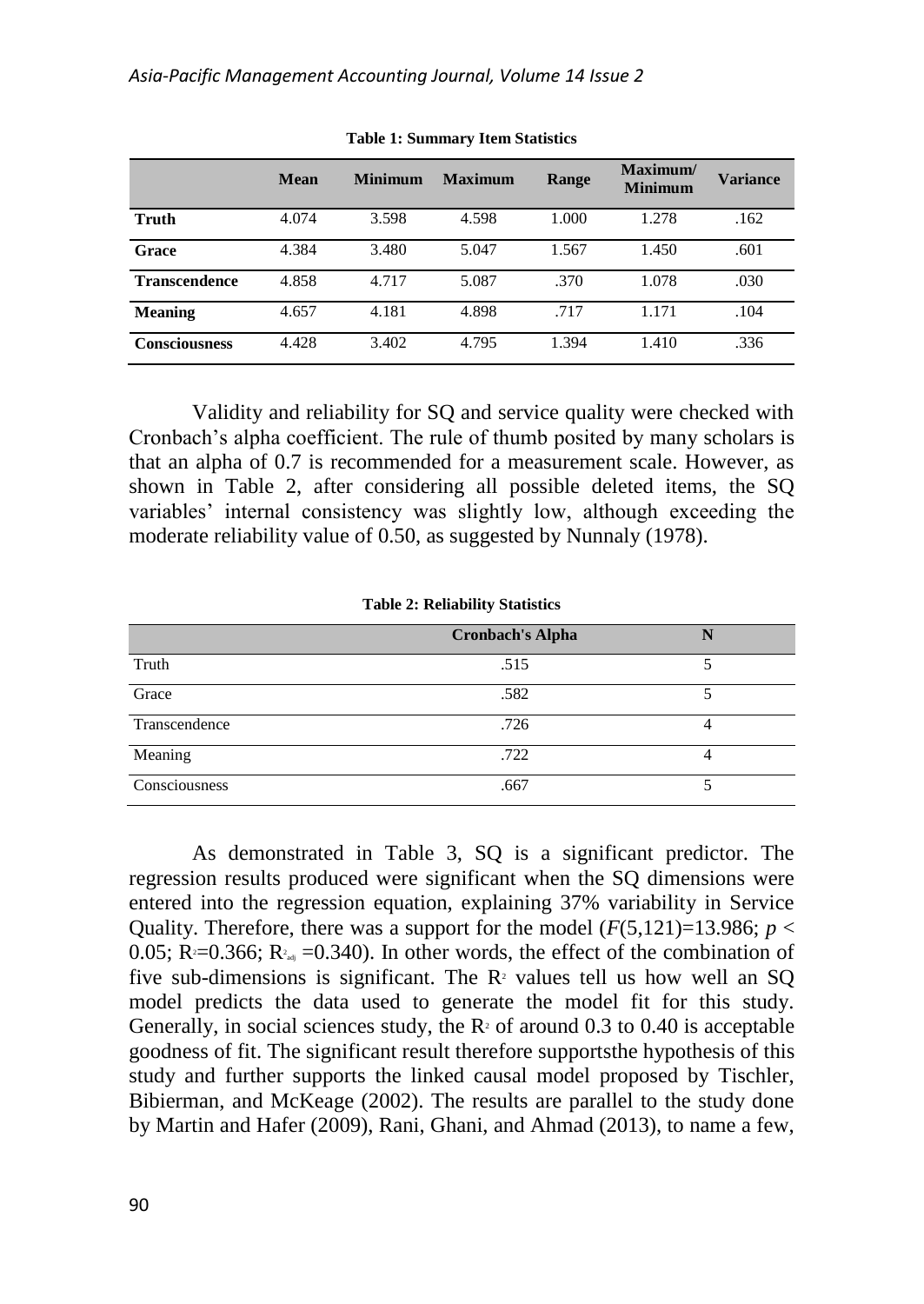where motivated employees with a high SQ could make a person selfsatisfied to the point of performing well at work.

|                    | $\mathbf R$       | <b>R</b> Square | <b>Adjusted R</b>     |        | <b>Std. Error of the</b> | <b>Change Statistics</b>         |                    |
|--------------------|-------------------|-----------------|-----------------------|--------|--------------------------|----------------------------------|--------------------|
| Model              |                   |                 | <b>Square</b>         |        | <b>Estimate</b>          | <b>R</b> Square<br><b>Change</b> | F<br><b>Change</b> |
| 1                  | .605 <sup>a</sup> | .366            | .340                  | .53674 |                          | .366                             | 13.986             |
|                    |                   |                 |                       |        |                          |                                  |                    |
| ANOVA <sup>a</sup> |                   |                 |                       |        |                          |                                  |                    |
|                    | <b>Model</b>      |                 | <b>Sum of Squares</b> | df     | <b>Mean Square</b>       | F                                | Sig.               |
|                    |                   | Regression      | 20.146                | 5      | 4.029                    | 13.986                           | .000 <sup>b</sup>  |
|                    | Residual          |                 | 34.859                | 121    | .288                     |                                  |                    |
|                    | Total             |                 | 55.004                | 126    |                          |                                  |                    |
|                    |                   |                 |                       |        |                          |                                  |                    |

**Table 3: Model Summary<sup>b</sup>**

a. Dependent Variable: service quality

b. Predictors: (Constant), Meaning, Transcendence, Truth, Grace, Consciousness

Table 4 indicates that Transcendence and Meaning contributed to Service Quality at a significant level; 37.4% and 30.9% respectively. This is consistent with other studies by Rezai et al. (2011), Javaheri et al. (2013), Nadi and Golpalvar (2011), Sachro and Pudjiastuti (2013), Saad et al. (2015). In this model, the other SQ dimensions; Truth, Grace, and Consciousness were found to be insignificant when tested against Service Quality. After studying the overall mean values scored (refer Table 1), these three variables were found to be slightly lower than Transcendence and Meaning. The rationale for this outcome can be explained in the following manner. After studying each Cronbach alpha in Table 2, it is evident that the value lower than .7 has impacted the significant results of this study. Zikmund (2013) suggested that the internal consistency of measured items is only acceptable when the threshold is between 0.7 and 0.8. This is supported by Button et al. (2013) where the low statistical power has an effect on the low reproducibility of the results.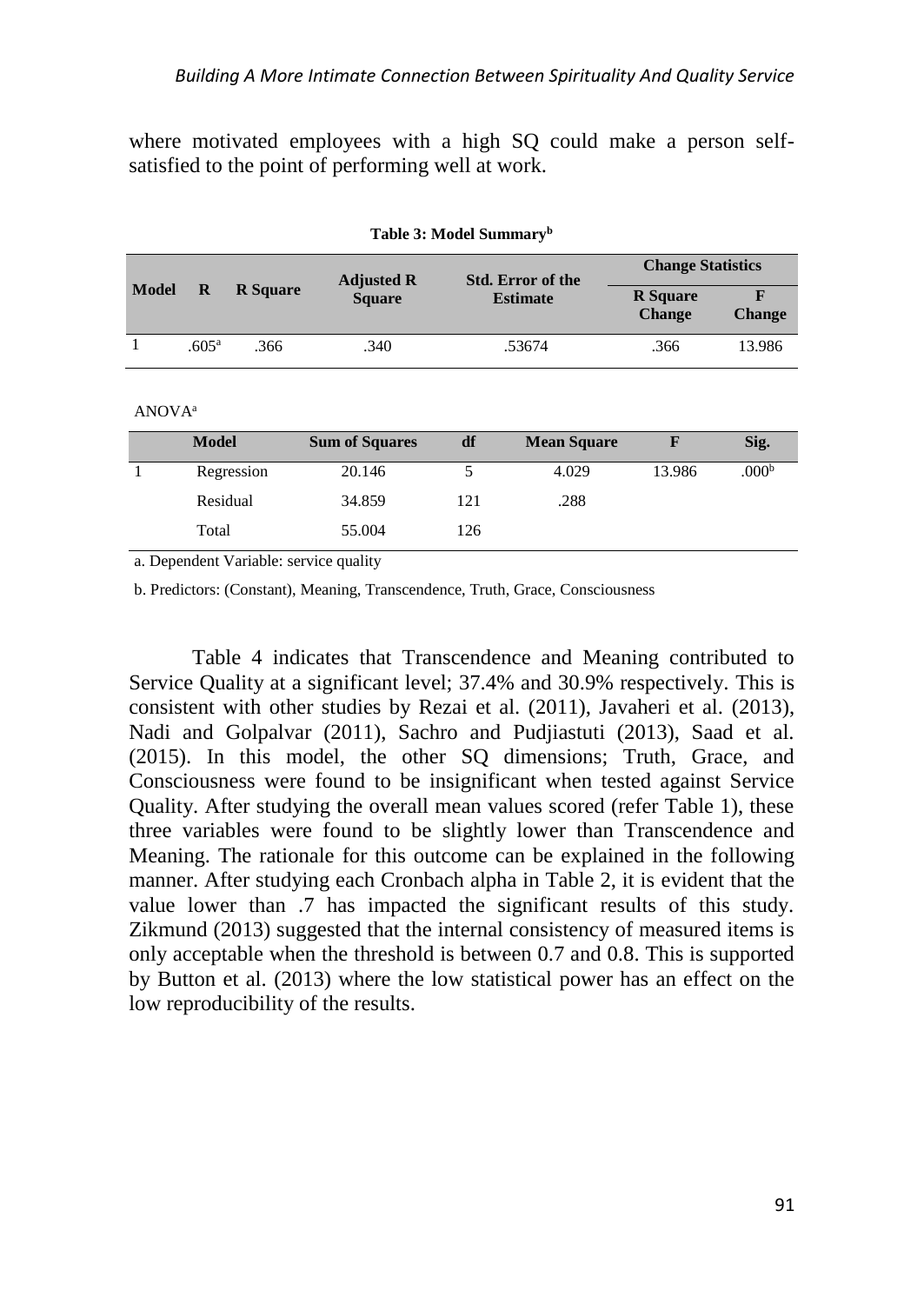| <b>Model</b> |                      |         | <b>Unstandardized</b><br><b>Coefficients</b> |             | t       | Sig. |
|--------------|----------------------|---------|----------------------------------------------|-------------|---------|------|
|              |                      | B       | <b>Std. Error</b>                            | <b>Beta</b> |         |      |
|              | (Constant)           | 1.459   | .496                                         |             | 2.939   | .004 |
|              | Truth                | $-.053$ | .085                                         | $-.052$     | $-.624$ | .534 |
|              | Grace                | $-.009$ | .089                                         | $-.009$     | $-.098$ | .922 |
|              | <b>Transcendence</b> | .383    | .084                                         | .374        | 4.535   | .000 |
|              | Consciousness        | .123    | .098                                         | .115        | 1.260   | .210 |
|              | <b>Meaning</b>       | .268    | .082                                         | .309        | 3.264   | .001 |

**Table 4: Coefficients**

a. Dependent Variable: service quality

## **CONCLUSIONS AND RECOMMENDATIONS**

The findings demonstrate that SQ impacts the service quality of lecturers, which then affects students' performance. This study provides knowledge on SQ as well as its preliminary assessment that will prove that lecturers with a high SQ are better educators and are therefore able to contribute meaningfully to service quality. This is particularly so with SQ in the context of transcendence (perfection/wholeness) and meaning (sense) among young lecturers of private universities, thus opening up the issue for further dialogue. This finding is very interesting as it shows that lecturers working in a privately owned university are bound to different management structures. These groups seem happy and are able to work without thinking of other interests, although these private institutions usually require faster decisions and less micromanagement. Perhaps a better incentive-based pay package could make people serve holistically and feel that their work is in service to a larger whole.

The results gained from this study could be used as a guide for all universities, private and public alike when developing new policies that affect lecturers - inculcate SQ among lecturers for inner strength to face dayto-day challenges and in the production of higher quality teaching. In the face of global competition, private universities need to offer synergy and value-added services to the students who are the most important stakeholder in any academic institution. This study implicates the integration of SQ as a significant ingredient of effectiveness, particularly in reducing ethical issues and in heightening morale towards better quality services in teaching and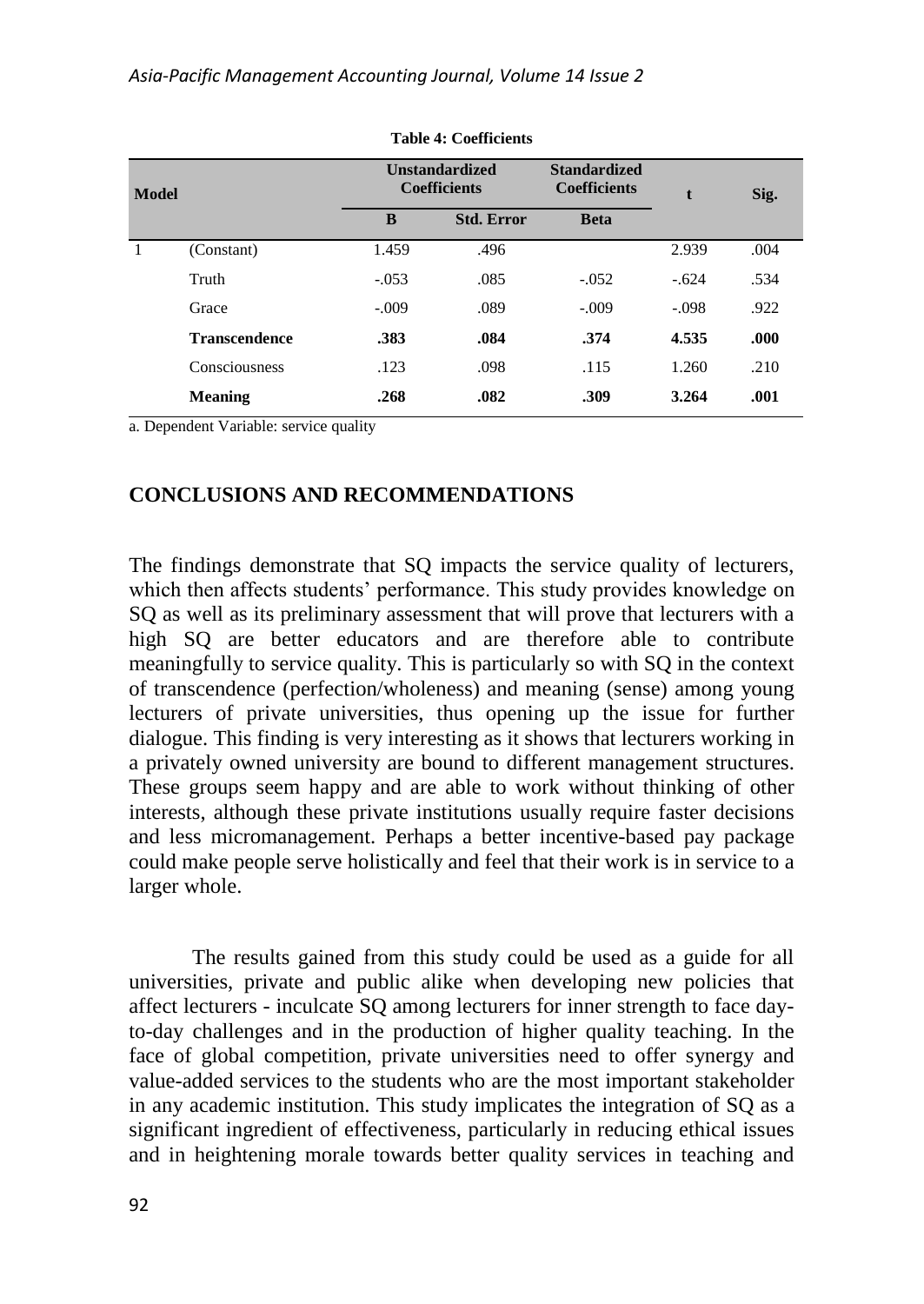educating students. Future studies may want to look into whom and what is responsible for developing a lecturer's inner strength named SQ.

## **REFERENCES**

- Abels, S. (2000). *Spirituality in social work practice: Narratives for professional helping.* Denver, CO.: Love Publishing.
- Agbor, J. M. (2011). *The relationship between customer satisfaction and service quality: A study of three service sectors in Umeå.*
- Ahmad Shah, N., Saad, M., Mohamed Mohan, N. M., & Poniran, H. (2018, 3-4 March). The impact of emotional intelligence on the job effectiveness of private university lecturers. Paper presented at the *International Conference on Business, Humanities and Education (ICBHE 2018), Bayview Beach Resort, Batu Ferringhi, Penang, Malaysia.*
- Akintayo, D. I., & Babalola, S. S. (2012). The impact of EQ on workers' behavior in industrial organization. *Journal Human & Social Science, 4*(2), *83-90.*
- Al-Turki, U., & Duffuaa, S. (2003). Performance measures for academic departments. *International Journal of Educational Management, 17*(6/7), 330–338.
- Amram, Y., & Dryer, C. (2007). The Integrated Spiritual Intelligence Scale (ISIS): Development and Preliminary Validation*.* Paper presented at the *116th Annual Conference of the American Psychological Association, Boston, MA.* Retrieved from *http://www.yosiamram.net/papers*
- Avdjieva, M., & Wilson, M. (2002). Exploring the development of quality in higher education. *Managing Service Quality, 12*(6), 372–383.
- Barnes, S. J., & Vidgen, R. (2003). Measuring web site quality improvements: A case study of the forum on strategic management knowledge exchange. *Industrial Management & Data Systems*, *103*, 297–309.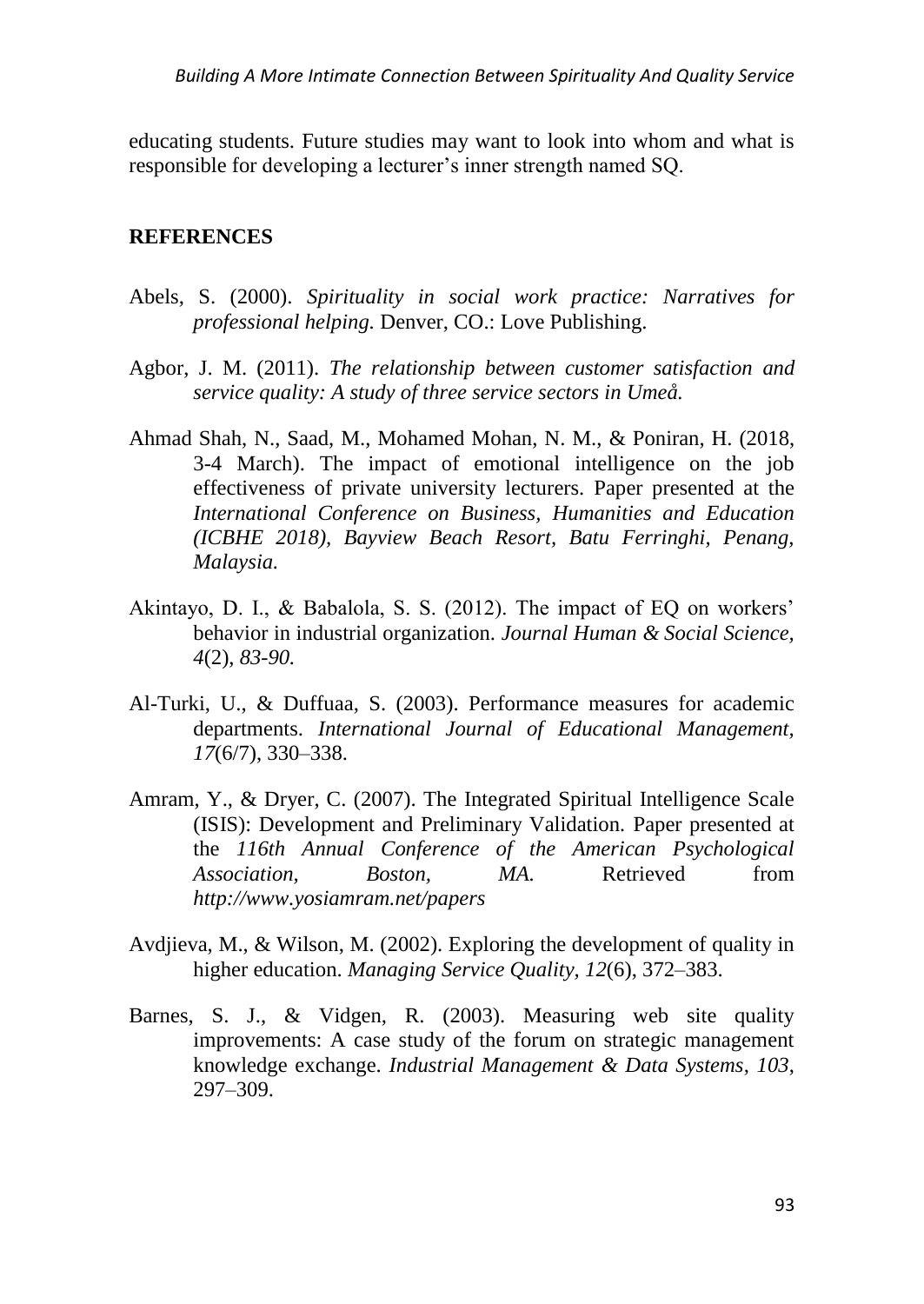- Brady, M. K., & Cronin, J. J. (2001). Some new thoughts on conceptualising perceived service quality: A hierarchical approach. *Journal of Marketing, 65*(3), 34–49.
- Button, K., Ioannidis, J., Mokrysz, C., Nosek, B., Flint, J., Robinson, E., & Munafò, M. (2013). Power failure: Why small sample size undermines the reliability of neuroscience. *Nature Reviews Neuroscience*, *14*, 365-376.
- Chin, S. T. S., Anantharaman, R. R. N., & Tong, D. Y. K. (2011). Analysis of the level of emotional intelligence among executives in small and medium sized enterprises. *Journal of Human Resources Management Research, 1-13.*
- Crisp, B. R. (2018). Religion, spirituality and social work: An international perspective. *International Journal of Human Rights in Healthcare*, *11*(2), 91-99.
- Croasmun, J. T., & Ostrom, L. (2011). Using Likert-type scales in the social sciences. *Journal of Adult Education, 40*(1), 19-22.
- Dabholkar, P.A., Thorpe, D. I., & Rentz, J. O. (1996). A measure of service quality for retail stores: Scale development and validation. *Journal of the Academy of Marketing Science 24*(1), 2–16.
- Elizabeth, S. K., & Steven, B. W. (2007). EQ competencies in the team and team leader: A multi-level examination of the impact of EQ on team performance. *Journal of Management Development, 27*, 55-75.
- Flynn, F. (2005). Identity orientations and forms of social exchange in organizations. *Academy of Management Review, 30*(4), 737-750.
- Fry, L. W. (2003). Toward a theory of spiritual leadership. *The Leadership Quarterly*, *14*(6), 693–727.
- George, R. M., & Visvam, S. (2013). Spiritual intelligence, its correlation with teacher effectiveness and academic achievement – A Study. *International Journal of Education and Psychological Research*, *2*(2), 106-110.
- Gill, A., Mand, H. S., Biger, N., & Mathur, N. (2018). Influence of religious beliefs and spirituality on decision to insure. *International Journal of Emerging Markets*, *13*(5), 780-800.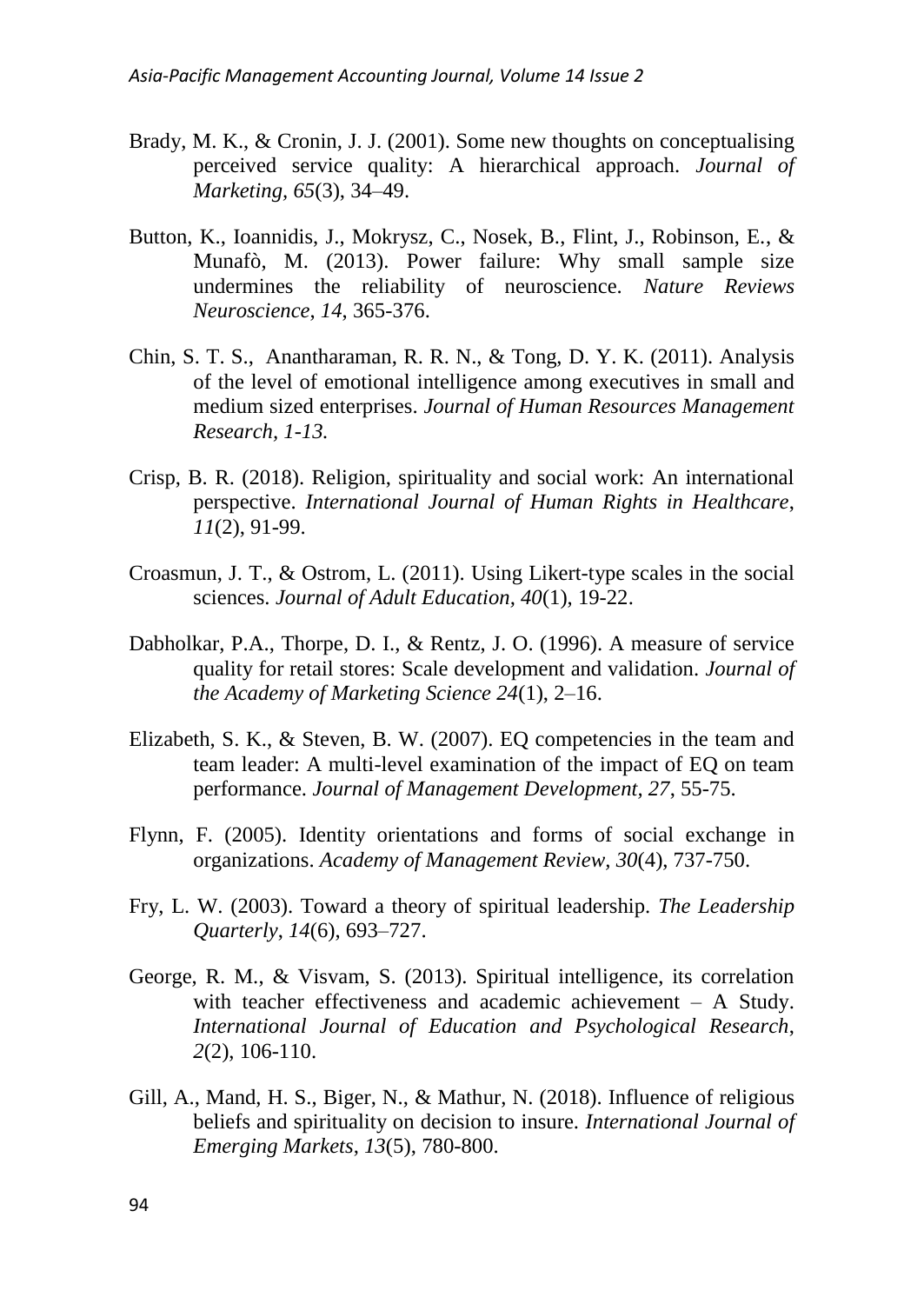- Haji, J., Bemby, A. B., & Sentosa, I. (2013). The intelligence, emotional, spiritual quotients and quality of managers. *Global Journal of Management and Business Research Administration and Management, 13*(3), 1-12.
- Harries, M., (1998). Spirituality and trauma therapy. *Australian Association of Social Work (AASW) Newsletter, 82*, 187-193.
- Hay, D., & Nye, R. (1998). *The spirit of the child*. London: Harper Collins.
- Hays, J. M., & Hill, A. V. (2006). Service guarantee strength: the key to service quality. *Journal of Operations Management*, *24*(6), 753-764.
- Ismail, A., Suh, Y. S., Ajis, M. N. E., & Dollah, N. F. (2009). Relationship between occupational stress, emotional intelligence and job performance: An Empirical study in Malaysia. *Theoretical and Applied Economics, 10*(6), 3-16.
- Jafari, A., & Rastegar, H. (2007). The emergence of spirituality in organizations, concepts, definitions, assumptions and concept method. *Journal of Management Science, 5*, 99-121.
- Javaheri, H., Bahonar, S., & Safarnia, H. (2013). Survey relationship between spiritual intelligence and service quality. *Interdisciplinary Journal of Contemporary Research in Business*, *4*(9), 547-554.
- Jha, A., & Singh, I. (2012). Teacher effectiveness in relation to emotional intelligence among medical and engineering faculty members. *Europe's Journal of Psychology*, *8*(4), 667–685.
- Joshanloo, M. (2010). Investigation of the contribution of spirituality and religiousness to hedonic and experience. *American Behavioral Scientist, 45*, 1886–1899.
- Kuei, C. H., & Madhu, C. N. (1995) Managers' perceptions of factors associated with quality dimensions for the different types of firms. *Quality Management Journal, 2*, 67-80.
- Lassar, W. M., Manolis, C., & Winsor, R. D. (2000). Service quality perspectives and satisfaction in private banking. *International Journal of Bank Marketing*, *14*(3), 244-271.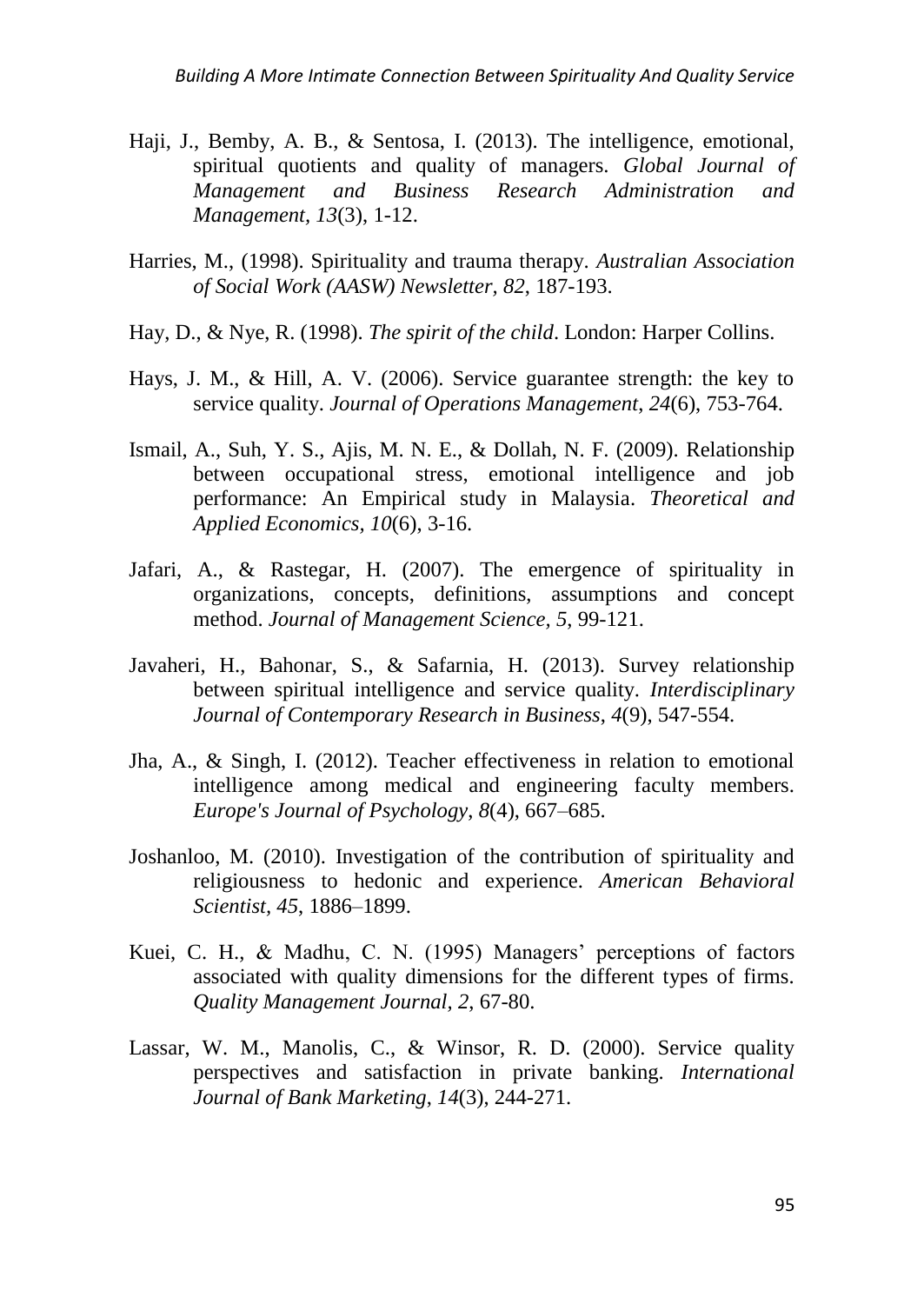- Madhu, C. N., Kuei, C. H., & Jacob, R. A. (1996). An empirical assessment of quality dimensions on organizational performance. *International Journal of Production Research*, *34*, 1943-1962.
- Mahmood, A., Arshad, M. A., Ahmed, A., Akhtar, S., & Khan, S. (2018). Spiritual intelligence research within human resource development: A thematic review. *Management Research Review*, *41*(8), 987-1006.
- Mansor, Z. D., & Han, C. K. (2013). Changes in demand: The roles of academic leaders in Malaysia. *Researcher World*, 4(3), 54-62.
- Martin, N. T., & Hafer, J. C. (2009). Models of emotional intelligence, spiritual intelligence, and performance: A test of Tischler, Biberman, and McKeage.
- Mayer, J. D., & Salovey, P. (1993). EQ and construction of feelings. *Applied and Preventive Psychology, 4,* 197-208.
- McGuire, M. B. (1993). Health and spirituality as contemporary concern. *Annals of the American Academy of Political & Social Science*, *527*, 144–155.
- Md. Jani, S. H, Md. Shahid, S. A., Thomas, M., & Francis, P. (2015). The predictors of lecturers' teaching effectiveness for public and private universities in Malaysia, *International Journal of Social Science and Humanity, 5*(4), 384-388.
- Moore, T. W., & Casper, W. J. (2006). An Examination of proxy measures of workplace spirituality: A profile model of multidimensional constructs. *Journal of Leadership and Organizational Studies*, *12*(4), 109-111.
- Nadi, M. A., & Golparvar, M. (2011). Simple and integrative relationship between spirituality components with loyalty at work. *Ethics in Science and Technology, 6*(2), 13-21.
- Narimawati, S. E. U. (2007). The influence of work satisfaction, organizational commitment and turnover intention towards the performance of lecturers at West Java's private higher education institution. *Journal of Applied Sciences Research, 3*(7), 547-557.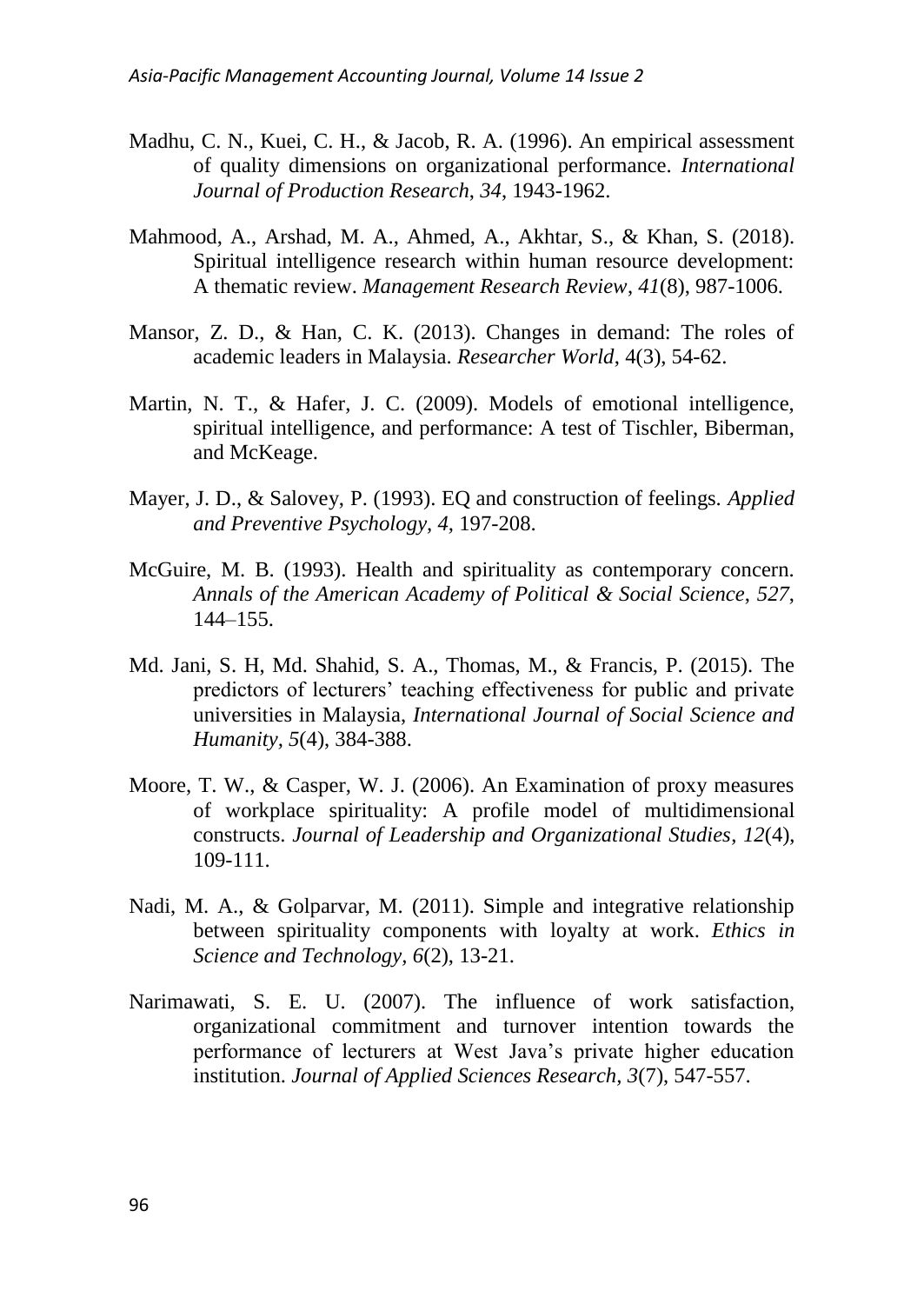- Nolan-Aranez, S. I., & Ludvik, M. B. (2018). Positing a framework for cultivating spirituality through public university leadership development. *Journal of Research in Innovative Teaching & Learning*, *11*(1), 94-109.
- Nunnaly, J. C. (1978). *Psychometric theory* (2nd. ed.). New York: McGraw-Hill.
- O'Neill, M., & Palmer, A. (2004). Importance–performance analysis: A useful tool for directing continuous quality improvement in higher education. *Quality Assurance of Education*, *12*, 39–52.
- Parasuraman, A., Zeithaml, V., & Berry, L. L. (1985). A conceptual model of service quality and its implications for future research. *Journal of Marketing, 49*, 41–50.
- Parasuraman, A., Zeithaml, V., & Berry, L. L. (1988). SERVQUAL: A multiple-item scale for measuring consumer perceptions of service quality. *Journal of Retailing*, *64*, 12–40.
- Parasuraman, A., Zeithaml, V., & Berry, L. L. (1991). Refinement and reassessment of the SERVQUAL scale. *Journal of Retailing*, *67*, 420–50.
- Parasuraman, A., Zeithaml, V., & Berry, L. L. (1994). Reassessment of expectations as a comparison standard in measuring service quality: Implications for future research*. Journal of Marketing*, *58*, 111–124.
- Pargament, K. I. (1999). The psychology of religion and spirituality? Yes and no. *International Journal for the Psychology of Religion, 9*(1), 3- 16.
- Perez, J. A. (2012), Gender difference physiological well-being among Filipino college students' samples. *International Journal of Humanities and Social Science*, *2*(13), 84-93
- Petrosko, J. M., & Alagaraja, M. (2017). Research suggestions for management, spirituality, religion. *Management Research Review*, *40*(8), 933-952.
- Ramachandaran, S. D., Krauss, S. E. Hamzah, A., & Idris, K. (2017). Effectiveness of the use of spiritual intelligence in women academic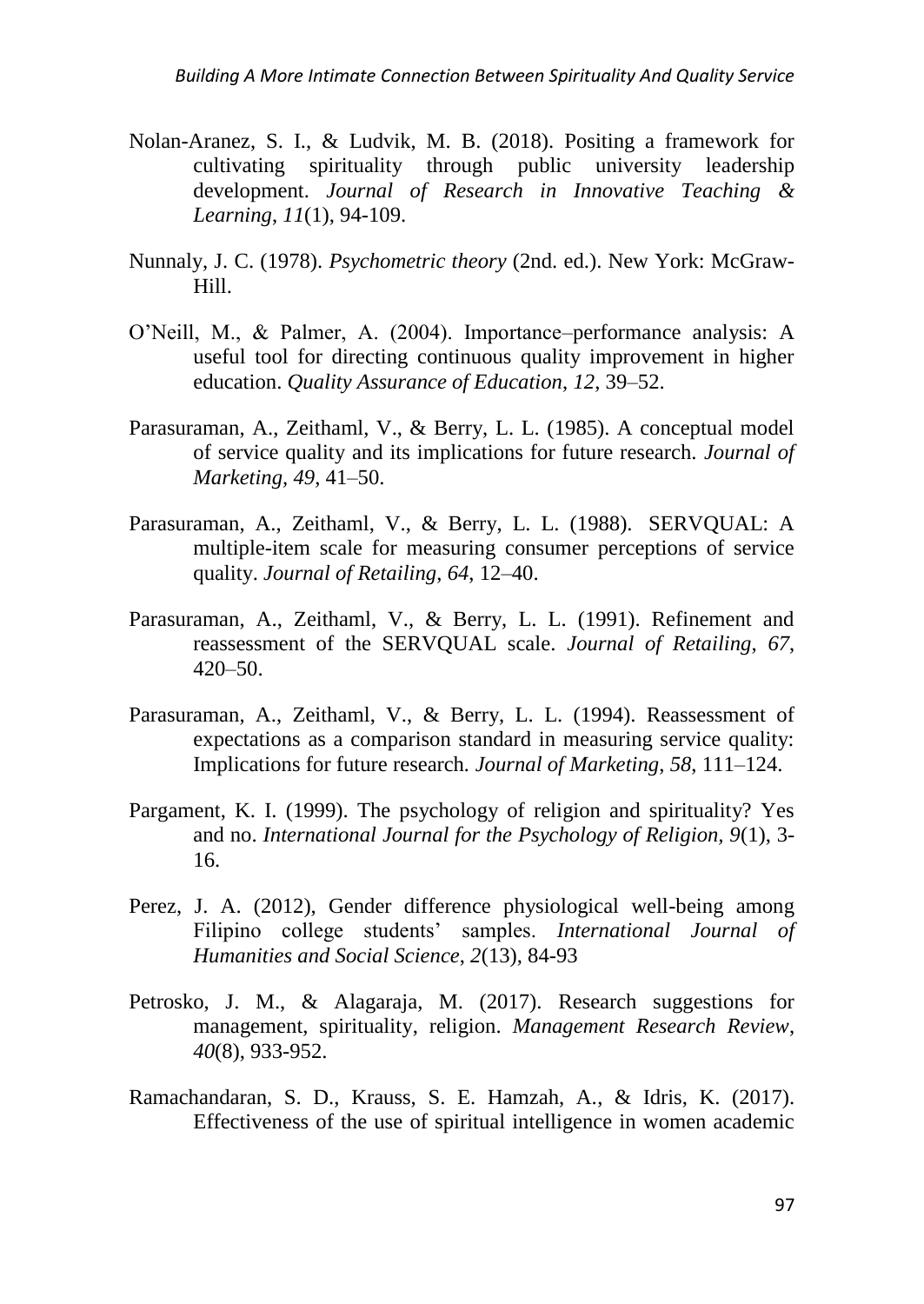leadership practice. *International Journal of Educational Management, 31*(2), 160-178.

- Rani, A. A., Ghani, A. A., & Ahmad, S. (2013). The impact of spiritual intelligence in reducing job stress: Case studies in Malaysia University of East Coast of Malaysia. *Macrotheme Rev, 2*(4), 183- 192.
- Rezai, H., Kazemi, A., & Isfahani, M. N. (2011). An analysis of spiritual intelligence effect on marketing performance and innovation in sales and marketing unit (Case study: Isfahan Mobarakeh Steel Company). *Interdisciplinary Journal of Contemporary Research in Business, 3*(6), 683-692.
- Rupcic, N. (2017). Spiritual development A missing and powerful leverage when building learning organizations. *The Learning Organization*, *24*(6), 418-426.
- Rust, R. T., & R. L. Oliver. (1994). Service quality: Insights and managerial implications from the frontier. In R. T. Rust, & R. L. Oliver (Eds.), *Service quality: new directions in theory and practice* (pp. 1–19). Thousand Oaks:California CA: Sage.
- Saad, M. Husain, R., Mahayuddin, N., Ahmad, A., & Kumarasamy, M. M. (2018). Is spiritual intelligence no longer relevant on business performance? *International Journal of Engineering and Technology (UAE), 7*(3), 27-31.
- Saad, M., Husain, R., Nawi, W. N. F. W., & Mahyuddin, N. (2017). Coming back for more quality learning experience. *Asian Journal of Quality of Life (AjQoL), 3*(12), 23-32.
- Saad, M., Husain, R., Rani, A. A., & Ghani, A. A. (2019). Empowering employees with spiritual intelligence for higher quality food-hygiene practices and food service performance of on-premise caterers. *IOP Conference Series: Materials Science and Engineering*, *469*(1), 012066.
- Saad, M., Poh See, T., Azam Mohamed Adil, M., & Kassim, N. (2015). Spiritual intelligence on leadership effectiveness and food-hygiene practices in public institutions. *Procedia - Social and Behavioral Sciences, 201,* 146-155.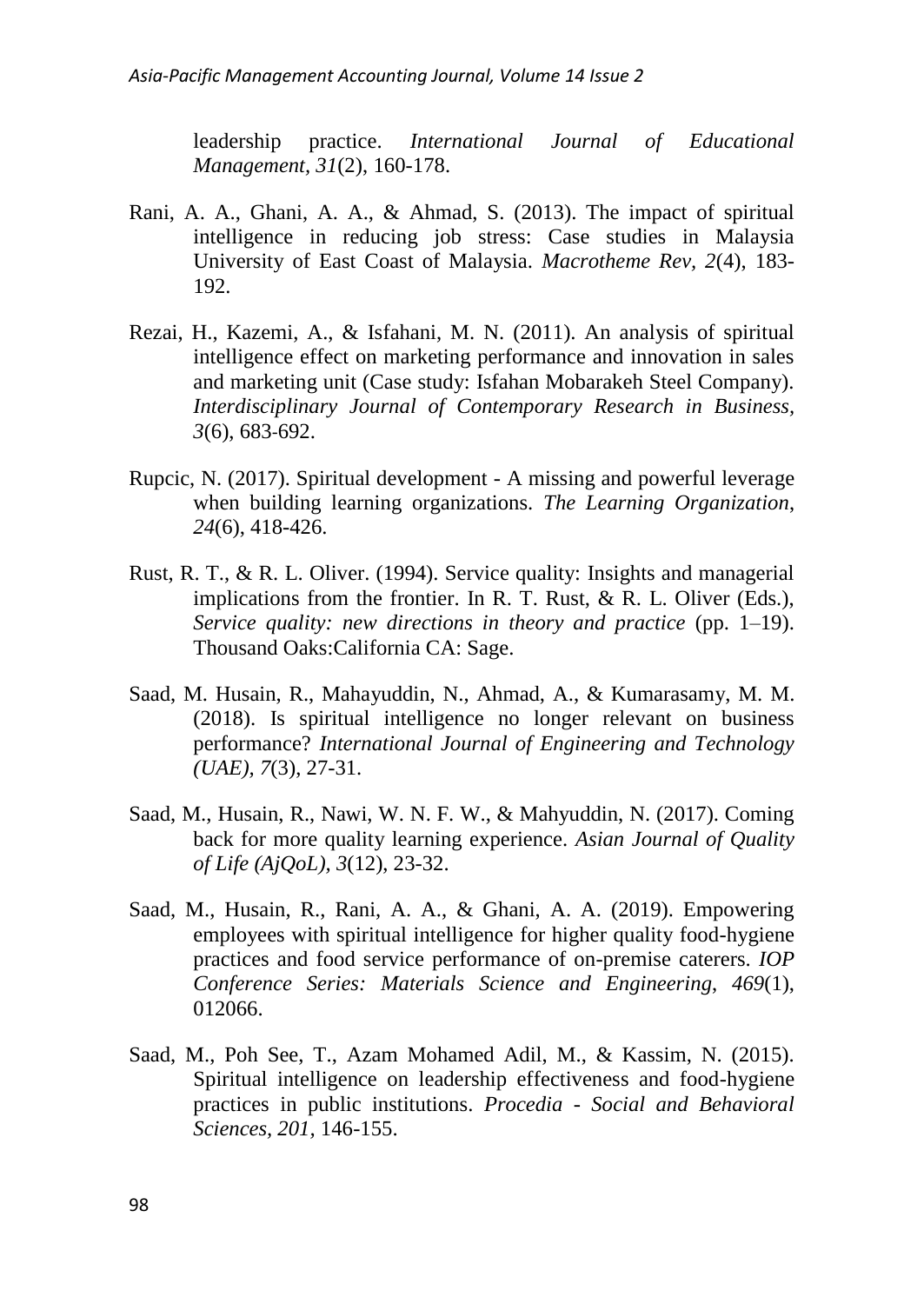- Saad, M., Poh See, T., Mohamed Adil, M. A., & Ab Manan, S. K. (2014, 2-3 September 2013). Perceived leadership effectiveness on food handlers' spiritual intelligence in food service business. Paper presented at the *Hospitality and Tourism Postgraduate Conference 2013, Shah Alam, Malaysia*.
- Saad, M., Poh See, T., Mohamed Adil, M. A., & Md Kassim, N. (2015). A holistic perspective of spiritual intelligence on leadership effectiveness and food-hygiene practices in government fo odservice institutions. *Procedia - Social and Behavioral Sciences*.
- Sachro, & Pudjiastuti, S. R. (2013). The effect service quality to customer satisfaction and loyalty of Argo Bromo Anggrek Train Jakarta-Surabaya in Indonesia. *IOSR Journal of Business and Management, 12*(1), 33-38.
- Saleh, F., & Ryan, C. (1991). Analyzing service quality attributes and choice behavior. *Journal of Service Marketing*, 7, 59–68.
- Salehi, M., Mirzaee, M. A., & Yazdani, M. (2017). Spiritual and emotional intelligences, financial performance, tax avoidance and corporate disclosure quality in Iran. *International Journal of Law and Management*, 59(2), 237-256.
- Saravanon, R., & Roak, S. P. (2007). Measure the service quality from customer perception of service quality. *Total Quality Management, 18*, 435–449.
- Shaik, S. A. (2018). Making sense of our existence: The scientific and religious worldview. *International Journal of Ethics and Systems*, *34*(4), 593-607.
- Smith, A. M. (2000). Using consumer benchmarking criteria to improve service sector competitiveness. *Benchmarking: An International Journal, 7*(5), 373-388.
- Srivastava, A., & Misra, S. (2012). Is spiritual quotient a better tool of success: Spirituality in the new world order. *EXCEL International Journal of Multidisciplinary Management Studies*, *2*(1), 256-266..
- Sureshchandar, G. S., Rajendran, C., & Kamalanabhan, T. J. (2001). Customer perceptions of service quality - A critique. *Total Quality Management*, *12*, 111-124.